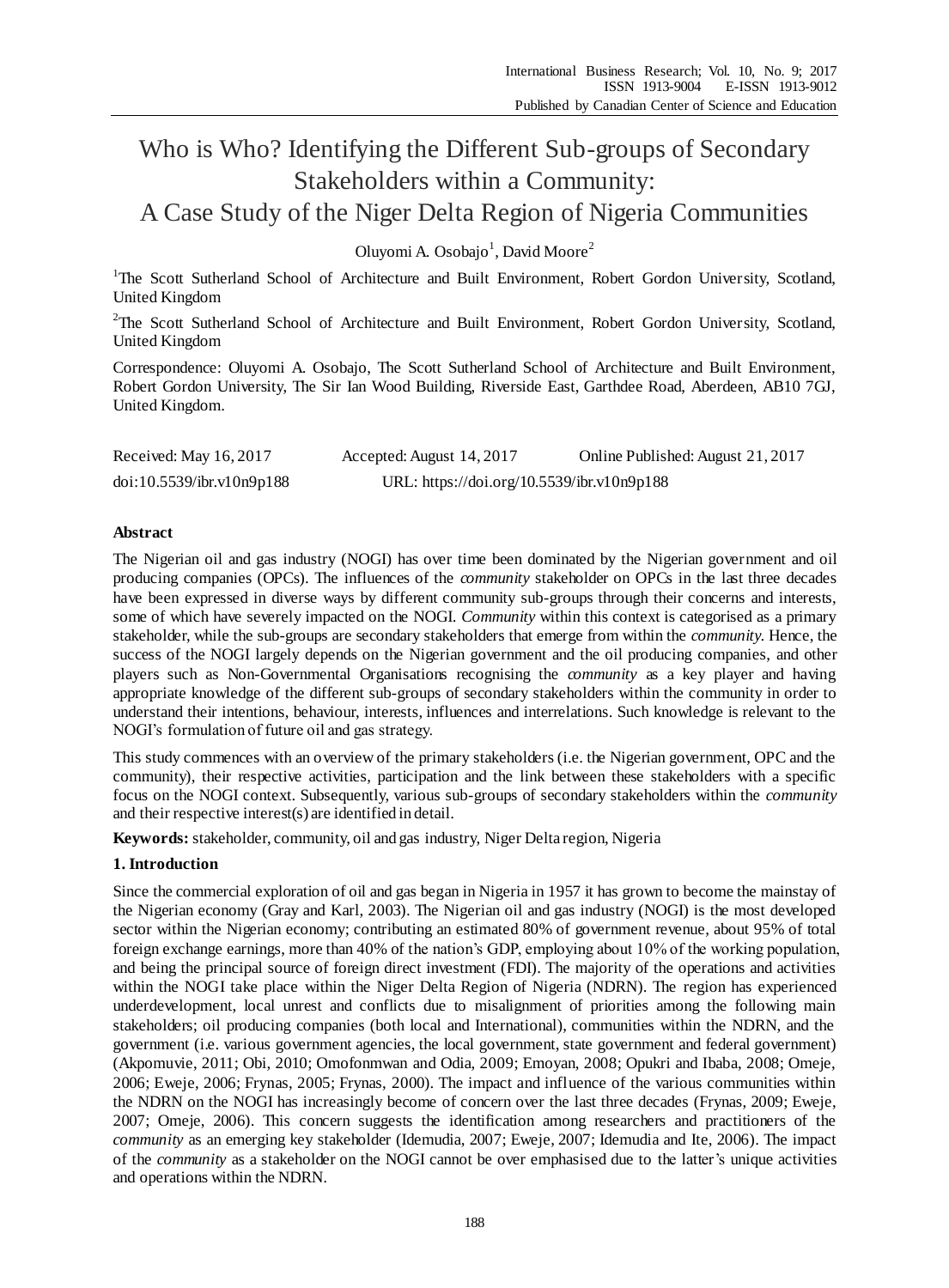The concept of *stakeholder* has received commendable attention from researchers and scholars within the management field of study (Clarkson 1995). Freeman's (1984) seminal work on the *stakeholder* concept has contributed to the widespread use of the theme in management literature (Reed et al., 2009; Atkin and Skitmore, 2008; Laplume et al., 2008; Welch and Jackson, 2007; Buchholz et al., 2005; Margolis and Walsh 2003; Gibson, 2000; Rowley, 1997; Donaldson and Preston 1995). This reflects the acceptance and acknowledgement among researchers and scholars of the significant position of *stakeholders* as "any group or individual who can affect or is affected by the achievement of the organisation's objectives" (Freeman 1984, pg. 64). Understanding the *community* group as a key *stakeholder* within the NOGI is paramount to the success of the industry. This is because the *community* has a significant effect on the operations and activities of the OPCs. Likewise, researchers and scholars alike have argued that acknowledging and accommodating *stakeholder* interest in managerial decisions is a prerequisite to achieving success (Cleland, 1986; Freeman and Evan, 1990; Donaldson and Preston, 1995; Diallo and Thuillier, 2005; Olander and Landin, 2005). This suggests that the operations and activities of the OPCs should take into consideration various stakeholders' such as the community needs. Hence, the need to explore and understand the combination of the interest of the various *community* sub-groups in the NDRN.

This research study therefore aim is to identify and understand the various sub-groups of secondary stakeholders and their respective interest(s) within the *community* in the NOGI context.

## **2. Literature Review**

## *2.1 An Overview of the Nigeria Oil and Gas Industry (NOGI)*

Oil was first discovered in Nigeria in 1956, in the region of a community called Oloibiri, in Bayelsa State within the NDRN whilst oil exportation commenced in 1958. The industry currently produced an average of 2.5 million bbl per day. Nigeria National Petroleum Company (NNPC) statistics evidence the country has a proven crude oil reserve of 28.2 billion barrels, the majority of which are located in the NDRN. Nine out of the thirty-six independent states comprising Nigeria are located within the NDRN. Nigeria became a member of the Organisation of Petroleum Exporting Countries (OPEC) in July 1971. The main purpose being to safeguard her interests in the international oil market while OPEC exists to regulate member countries' annual production in order to influence oil prices in the international market (Ogwo, 2016; Edomah et al., 2016; Colgan, 2014; Takon et al., 2014; Khan, 1994).

Prior to 2015, crude oil exploration and production activities occurred mainly in nine states (i.e. Abia, Akwa Ibom, Bayelsa, Cross River, Delta, Edo, Imo, Ondo and Rivers) as shown in figure 1a. However, Lagos and Anambra have recently joined the league of oil producing states (Oil and Gas, 2016; Okpamen, 2015) as shown in figure 1b. Figure 2 shows the three major sectors with their respective associated activities within the NOGI. However, not all of these activities occur within the NDRN. The operations and activities of the OPC within this industry are comprised of these three sectors. In addition, the performance of these activities are within the capacity and power of the OPC and Nigeria's government respectively, therefore making the OPC and the Nigerian government the two key stakeholders within the NOGI (Idemudia, 2009). However, Osobajo and Moore (2017), and Orubu et al (2004) asserted that it is imperative to recognise community involvement within the NOGI. This is because all onshore operations and activities are performed within the communities situated in the Niger Delta region (Omofonmwan and Odia, 2009; Eweje, 2006; Frynas, 2001; Ikelegbe, 2001). Nannen (2004) concluded that the non-inclusion of the community as a key stakeholder is a major cause of the growing level of restiveness in the NDRN since 1956.



Figure 1a. Map of the Niger Delta Region (Author generated)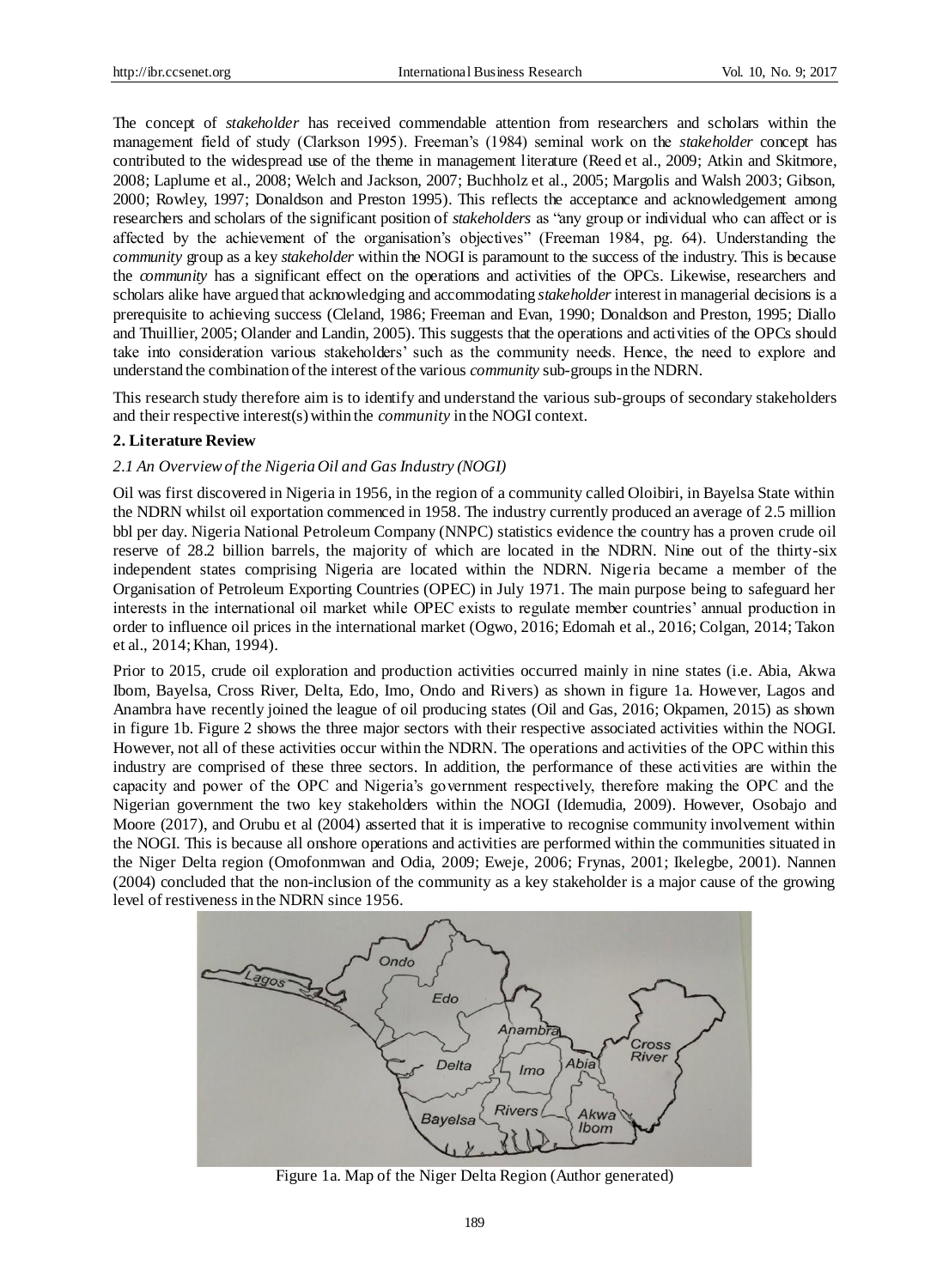

Figure 1b. Map of Oil Producing States in Nigeria (Author generated)



Figure 2. Sectors and Activities within the NOGI (Author generated)

# 2.1.1 Upstream Sector

The Nigerian upstream sector comprises: licence acquisition by oil producing companies from the Nigerian government, pre-drilling exploration, exploration and development drilling, production, and abandonment and restoration (NNPC, 2014). This sector searches for and recovers crude oil and natural gas underwater and/or underground and brings it to the surface for production. Arguably, it could be viewed that the Nigerian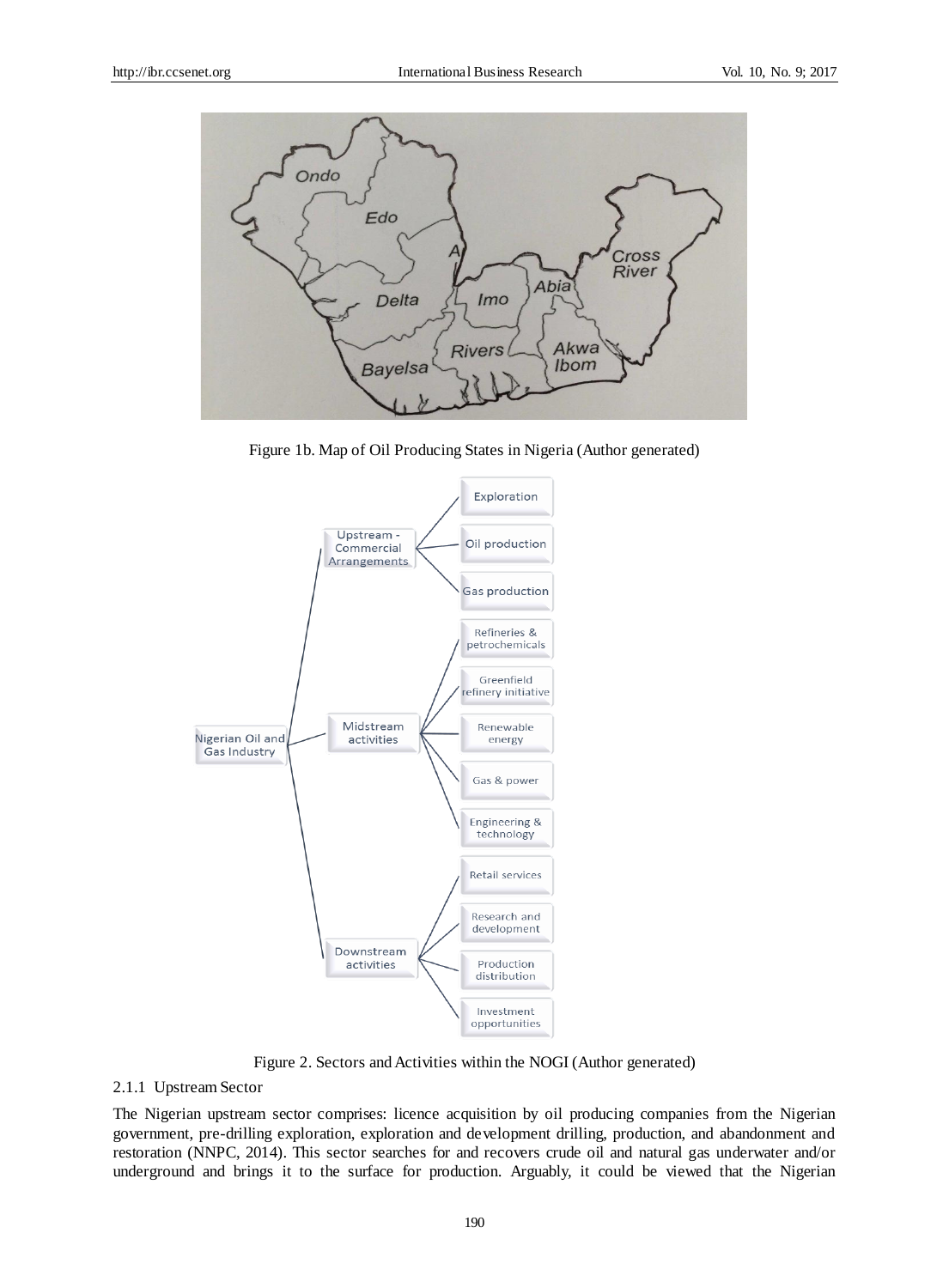government and the OPC are the key or main stakeholders operating in this sector. However, community involvement cannot be denied because it would be a major challenge for OPC to carry out its operations without the cooperation from the community of operation (Oluduro and Oluduro, 2012). This is consistent with Musa et al (2013: 112) assertion that "the upstream sector of the oil and gas industry of Nigeria presently lies wholly in the Niger Delta region". At present (i.e. 2016), the recent discoveries in Lagos and Anambra states are not sufficiently developed to change this assertion.

## 2.1.2 Midstream Sector

This sector focuses on how refined petroleum products and/or crude oil is transported or transferred (by rail, trucks, pipeline or oil tankers), stored and marketed. This sector ensures safe and appropriate movement of crude oil from the point of production to refineries and subsequently to the marketers. As in the upstream sector, community consent is also required in order to allow the laying, and ensuring safety, of the oil pipelines passing through the community. Hence, the Nigerian government, OPC, and the community should be collectively viewed as the key or main players in this sector.

## 2.1.3 Downstream Sector

The downstream sector focuses on the refining of extracted crude oil and/or natural gas. Products like liquefied petroleum gas, diesel oil, fertilizers, petroleum coke, jet fuel, gasoline, antifreeze, pesticides, rubbers, plastics and synthetic rubber, to mention a few, are derived during the refining process of crude oil and/or natural gas. Nigeria has four refineries; three of which are located in NDRN (i.e. Rivers - 2, and Delta -1) and the fourth refinery is located in Kaduna, which is situated in the Northern part of the country. Arguably, the community experiencing contamination of industrial effluents with oil-related residues is inevitable (Sojinu et al., 2010). Hence, the community could also be termed as a key or major player in this sector along with the Nigerian government and the OPC.

# *2.2 An Overview of Niger Delta Region of Nigeria (NDRN)*

The NDRN is referred to as the largest wetland in the world (Eweje, 2007). It covers 112,111km and is located in the south on the coastal region of Nigeria (NDDC, 2004). There are 606 oil fields in the region out of which 355 are on-shore while the remaining 251 are offshore (NNPC, 2016). The region has an estimated population of 35 million inhabitants with roughly 75% of the people living in rural areas (NDDC, 2010). The region's critical importance to the Nigerian economy is not reflected in the prosperity of the population; there is a high level of poverty evidenced in the region. Wurthmann (2006) asserted that over \$600 billion worth of oil revenue has been generated from the region since the 1960s, yet the NDRN suffers from "administrative neglect, crumbling social infrastructure and services, high unemployment, social deprivation, abject poverty, filth and squalor, and endemic conflict" (UNDP, 2006). This has further degenerated into frequent conflicts and violence between communities within the NDRN and the OPCs operating in the region (Oyefusi, 2013). Eweje (2007) argued that the pressure experienced by OPCs in the region was because of the Nigerian government's inefficiency in performing its responsibilities towards the development of the region. Idemudia (2010) concluded that under-development contributed to the emergence of violence and conflicts in the region. All these factors have put the OPC under pressure to meet the needs of the community.

# *2.3 Who Is a Stakeholder?*

The stakeholder concept has several definitions (Mitchell et al 1997). Therefore, giving a generally acceptable description or definition of who is a stakeholder has remained a major issue for scholars (Phillips and Reichart, 2000). Various scholars (Starik, 1995; Freeman and Reed, 1983) have referred to a stakeholder as an interest group, claimant, influencer and constituent. Freeman (1984: 46) referred to a stakeholder as "any group, organisation or individual who can affect or is affected by the achievement of the organisation's objectives". This definition suggests an interdependent relationship between the organisation and its stakeholders (Hillman and Keim, 2001) and that the achievement of these objectives are subject to cooperation and support from the stakeholders (Minoja, 2012). However, there is disagreement as to whether stakeholders should either (or both) be considered as an entity affected by an organisation's objective(s), or restricted to those that are crucial for the achievement of organisation an objective(s) (Friedman and Miles, 2006). In addition, Schiller et al. (2013) argued that this definition widens further an organisation's stakeholder composition to include other entities that may be affected by the organisation's actions, while Cummings and Patel (2009) listed the employees, customers, shareholders, community and suppliers as the most essential stakeholders who can influence the achievement of an organisation's objectives.

Donaldson and Preston (1995) define a stakeholder as any individual or group whose interest has at least some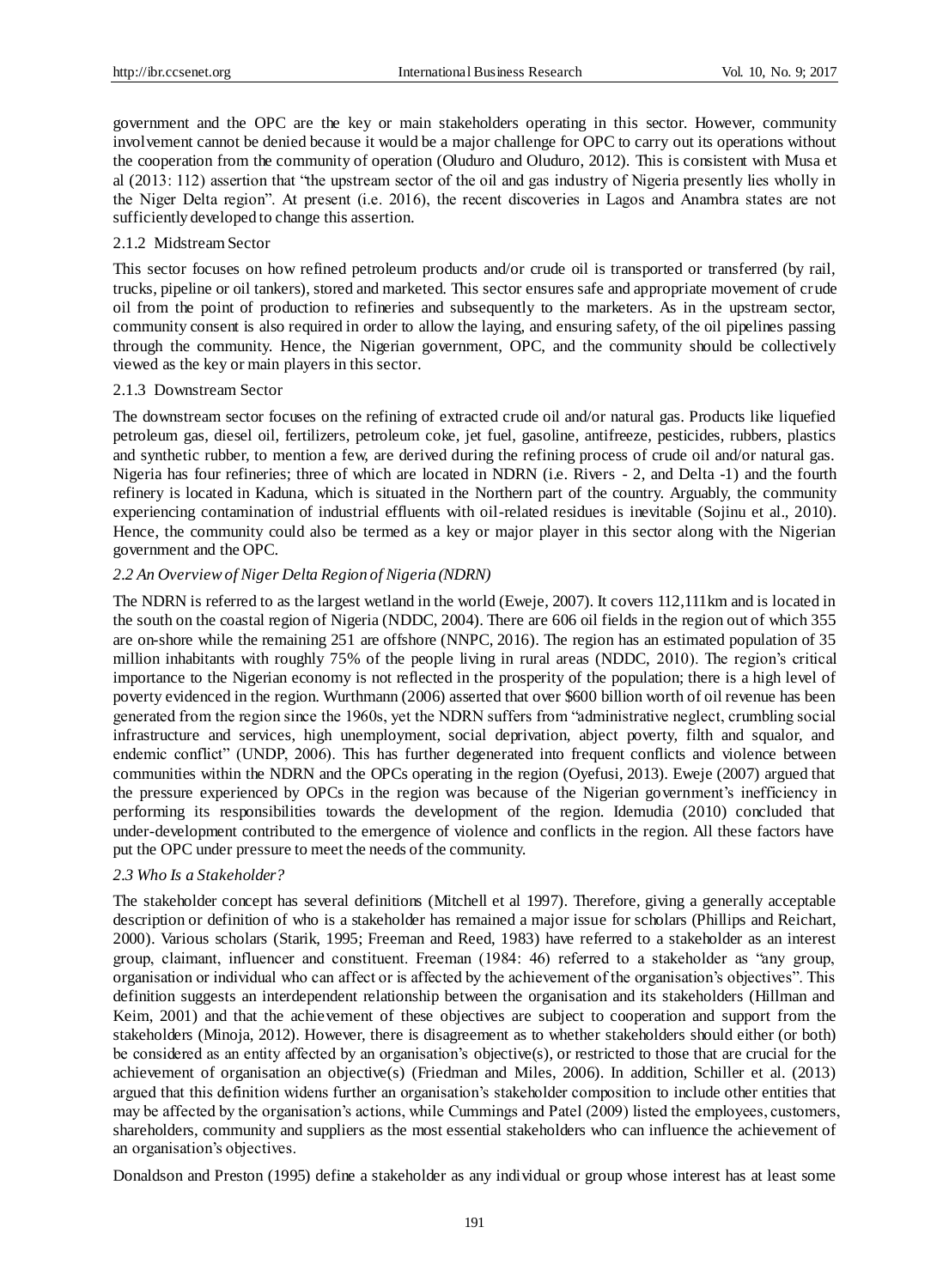fundamental value based on its legitimate interest in the organisation. Likewise, Henriques and Sadorsky (1999), Berman et al (1999) and Agle et al (1999) argued that taking into account the interest of different stakeholders is important. They however concluded that organisations tend to consider only those stakeholders whose interest(s) the organisation think are important. In the same manner, Diallo and Thuillier (2005) and Olander and Landin (2005) argued in favour of the inclusion of stakeholders' demands and interests in managerial decision making as being a prerequisite to achieving success. Of significant concern in respect to this standpoint is determining what constitutes a legitimate interest of a stakeholder. Table 1 reveals suggested definitions of who a stakeholder is.

Table 1. Summary of Definition of a Stakeholder (summarised from the literature)

| <b>DEFINITIONS</b>                                                                                                            | <b>REFERENCES</b>                                                                                                                                                                                                                           |  |
|-------------------------------------------------------------------------------------------------------------------------------|---------------------------------------------------------------------------------------------------------------------------------------------------------------------------------------------------------------------------------------------|--|
| Those groups without whose support the organisation<br>would cease to exist.                                                  | Stanford, 1963; Bowie, 1988.                                                                                                                                                                                                                |  |
| Are depending on the firm in order to achieve their<br>personal goals and on whom the firm is depending for its<br>existence. | Rhenman, 1964; Ahlstedt and Jahnukainen, 1971.                                                                                                                                                                                              |  |
| Can affect or is affected by the achievement of the<br>organization's objectives.                                             | Freeman and Reed, 1983; Freeman, 1984; Freeman and Gilbert,<br>1987; Freeman, 1988; Brenner, 1995; Freeman, 2002; Andersen,<br>2005; Sutterfield et al., 2006; Edum-Fotwe and Price, 2009.                                                  |  |
| Who have an interest and/or a stake in the outcome of<br>the project.                                                         | Cleland, 1986; Savage et al., 1991; Wright, 1997; McElroy and<br>Mills, 2000; Boddy and Paton, 2004; Bourne and Walker, 2006;<br>El-Gohary et al., 2006; Javed et al., 2006; Olander, 2007; Walker<br>et al., 2008; Couillard et al., 2009. |  |
| Claimants who have a claim on the firm.                                                                                       | Cornell and Shapiro, 1987; Cleland, 1989; Freeman and Evan,<br>1991; Hill and Jones, 1992; Clarkson, 1995; Langtry, 2009.                                                                                                                   |  |
| Groups to whom the corporation is responsible.                                                                                | Alkhafaji, 1989.                                                                                                                                                                                                                            |  |
| Are those that gain or lose because of perceived success<br>in project implementation.                                        | Dinsmore, 1990.                                                                                                                                                                                                                             |  |
| In relationship with an organization.                                                                                         | Thompson et al., 1991; Hill and Jones, 1992.                                                                                                                                                                                                |  |
| Constituents who have a legitimate claim on the firm.                                                                         | Hill and Jones, 1992; Brenner and Cochran, 1993; Donaldson<br>and Preston, 1995.                                                                                                                                                            |  |
| Have one or more of the kinds of stakes in business.                                                                          | Carroll, 1993; Starik, 1995; Carroll and Buchholtz, 2011.                                                                                                                                                                                   |  |
| Interact with and give meaning and definition to the                                                                          |                                                                                                                                                                                                                                             |  |
| corporation.                                                                                                                  | Wicks et al., 1994; Nasi, 1995.                                                                                                                                                                                                             |  |
| Are placed at risk because of a firm's activities.                                                                            | Clarkson, 1994.                                                                                                                                                                                                                             |  |

Furthermore, Phillips and Reichart (2000) argued that only humans (i.e. people) who are capable of interacting with one another should be referred to as a potential stakeholder. Mitchell et al (1997) opposed this standpoint because they asserted that a non-human stakeholder, such as the natural environment, exerts its influence using other stakeholders. However, Phillips and Reichart (2000) perspective is deemed important in the context of this study because of their emphasis on interaction among stakeholders, although the natural environment could be viewed as a potential stakeholder represented by those people within it. Hence, the emergence of stakeholder by proxy, which Soukhanov (1984: 948) referred to as "the state, quality or fact of being near or next in space, time or order" to an organisation. This further suggests that a lack of interaction among stakeholders will result in misunderstandings and the inability of an organisation to carry out its activities and operations effectively (Nasi, 1995). It could also be argued that this perspective on the definition of who a stakeholder is emphasises the importance of the role of humans, and their interactions, in the fulfilment (or otherwise) of an organisation's objectives.

Some scholars define a stakeholder as an individual or group whose support is crucial to the existence of an organisation (Bowie, 1988). Freeman and Reed (1983) stated that any organisation that falls within this category should be viewed as dependent on identified individuals or groups for its survival. Contrary to this standpoint, Rhenman (1964) argued that individuals or groups depend on the organisation for their survival. However, the importance of these views to this study is the consistent emphasis on a dependency "relationship" among stakeholders. This further suggests the requirement for a definition to encompass a need for an organisation and its stakeholders to rely on one another for continual of both survival. In addition, this standpoint raises the issue of reciprocity among stakeholders, which involves stakeholders actively coming together in knowledge sharing and value creation activities (Harrison et al., 2010; Bosse et al., 2009).

Similarly, a stakeholder is viewed as an individual or group who is placed at risk or accepts risk because of its involvement in an organisation's operations or activities (Clarkson, 1994). This suggests that an individual or group should be exposed to some risk before they can be referred to as a stakeholder. This is because a stakeholder must have a stake in an organisation, which is of value; financial or human capital (Clarkson, 1994).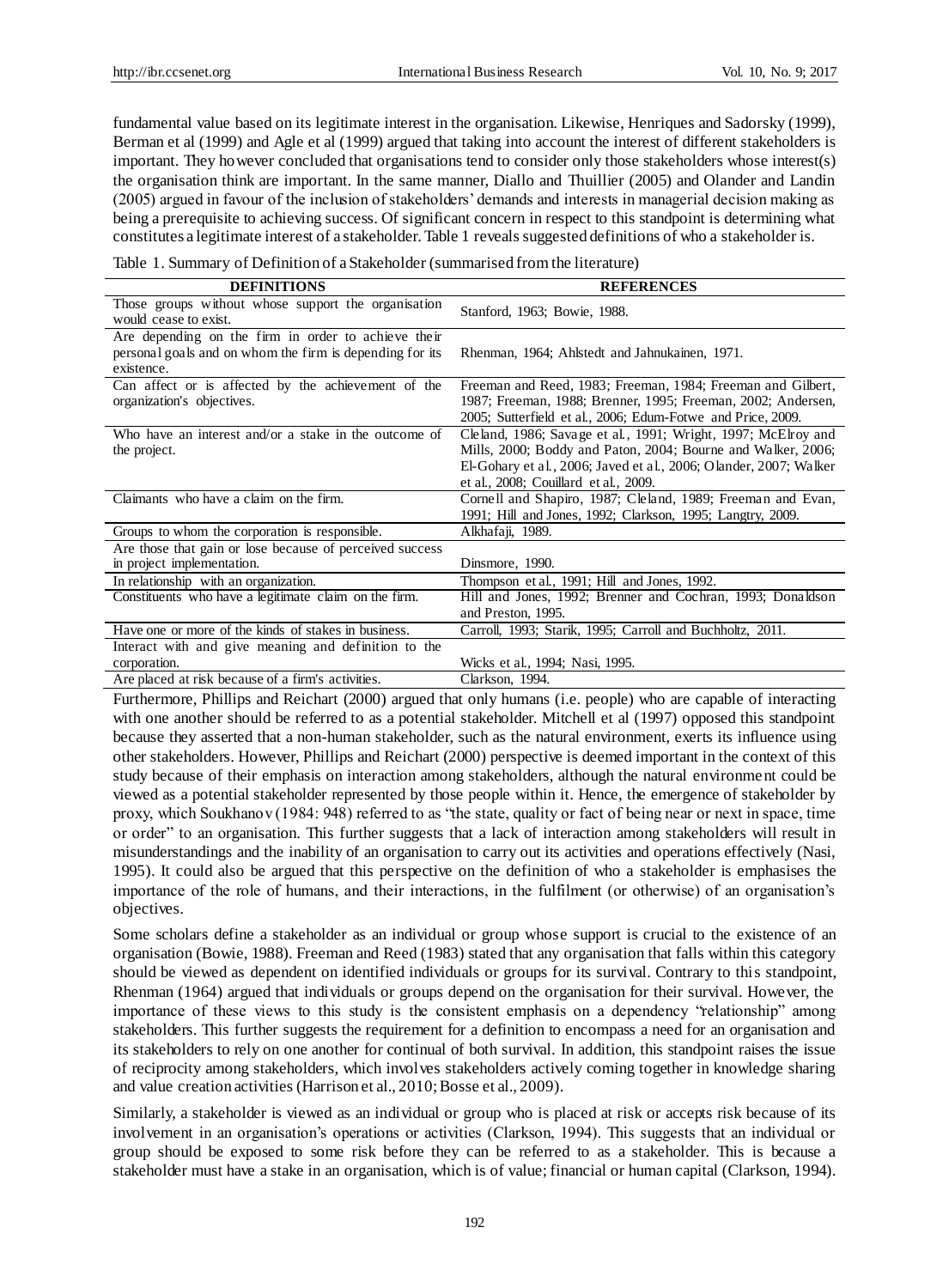Freeman (1984) often referred to a stake as "interest" while Carroll and Buchholtz (1996) considered a stake as either a share or an interest in an endeavour. It is worth noting that all these scholars agreed that a stake must involve an element of risk and be of value to its holder. However, Wolfe and Putler (2002) and Rowley (1997) concluded that the definition of a 'stake' remains a point of argument for scholars.

Among the definitions of stakeholders summarised in table 1, it can be concluded that a stakeholder is an individual, group of individuals or an organisation that has either influence, or interest.

## 2.3.1 Stakeholder Classification

Freeman (1984) was among the first scholars to classify stakeholders based on a managerial view. He classified stakeholders as internal and external stakeholders based on a changing business environment. Internal stakeholders are responsible for internal business changes, while external stakeholders are responsible for external business changes. This classification suggests that both the internal and external stakeholders are subjected to boundaries. Furthermore, Savage et al (1991) classified stakeholders based on their ability to cooperate or threaten an organisation within a changing business environment. They classified stakeholders as supportive, non-supportive, marginal, or mixed blessing. Kumar et al (2016: 38) asserted that "supporting stakeholders have a high potential to cooperate and low potential to threaten the organization; marginal stakeholders have low potential to cooperate and threaten; non-supportive stakeholders have a high potential to threaten but a low potential to cooperate; and mixed-blessing stakeholders have a high potential to both cooperate and threaten". In addition, Goodpaster (1991) suggested a stakeholder classification based on ethics and morals. He concluded that stakeholders should be classified as fiduciary and non-fiduciary stakeholders. Fiduciary stakeholders are the stakeholders that the management of an organisation owes an obligation of care and accountability such as keeping a profit maximizing promise, while non-fiduciary stakeholders are people or group of people whose interest(s) must be taken seriously in order to seek creative solutions to disagreement as opposed to exerting influence and/or manipulation. Clarkson (1995) extended Freeman's (1984) assertion of stakeholder classification and concluded that stakeholders should be classified into two categories: primary and secondary. This classification was based on the perceived influence a stakeholder has on an organisation's operations. Likewise, Mitchell et al (1997) stakeholder classification was based on the perceived stakeholder salience, which focuses on the priority given to competing stakeholder claims. Hence, any individual or group "that do not possess any of the above attributes are in fact non-stakeholders, as they do not receive any priority from managers" (Kumar et al., 2016: 39).

#### 2.3.2 Stakeholder Salience and Attributes

Mitchell et al (1997: 854) defined stakeholder salience as "the degree to which managers give priority to competing stakeholder claims". Likewise, Bundy et al (2013: 353) defined stakeholder salience "as the degree to which a stakeholder's issue resonates with and is prioritized by management", Boesso and Kumar (2016) concluded that stakeholder salience focuses on the extent to which management give priority to the various stakeholder's claim(s). These definitions suggest that stakeholder salience focuses on a manager's ability to interpret how a potential issue will affect an organisation as it attempts to achieve its objectives (Dutton and Jackson, 1987; Bundy et al., 2013). Mitchell et al., (1997: 873) suggested that "Stakeholder salience will be positively related to the cumulative number of stakeholder attributes—power, legitimacy, and urgency—perceived by managers to be present", while Harrison and Freeman (1999) concluded that the number of stakeholder attributes significantly increase stakeholder salience. This suggests that stakeholder attributes help to define the salience of a stakeholder. Hence, an understanding of stakeholder salience has significant effect in using stakeholder attributes such as influence and power, urgency, and legitimacy, which help in the process of identifying key or relevant stakeholders (Mitchell et al., 1997; Magness, 2008). Table 2 reveals the various attributes or elements that scholars have refer to since the pronouncement of stakeholder theory within management discipline (Clarkson 1995; Achterkamp & Vos, 2008).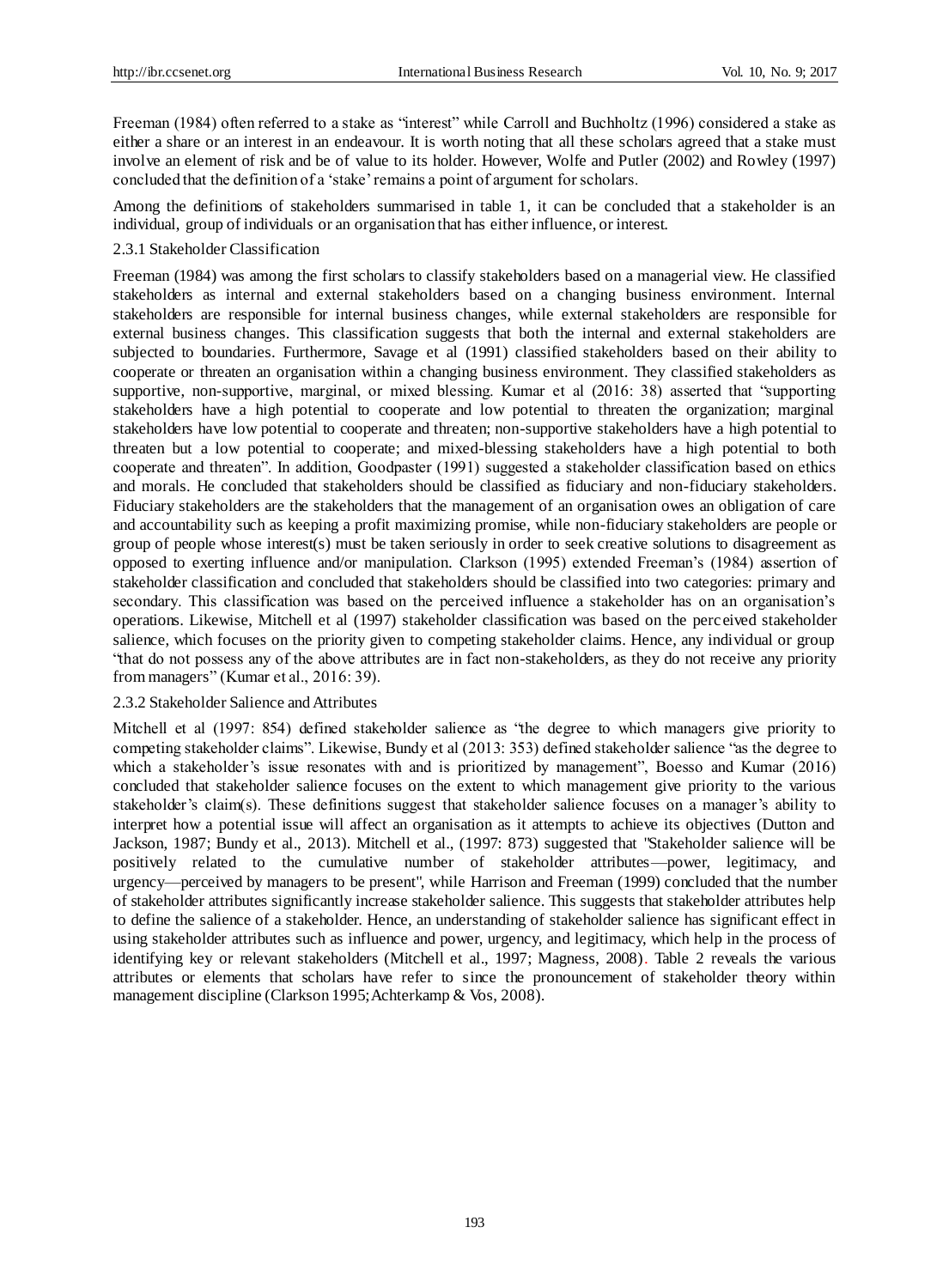Table 2. Stakeholder attributes (Summarised from the literature)

| Author(s)                                                         | <b>Stakeholder</b><br><b>Attributes</b> | <b>Attributes Definition</b>        |
|-------------------------------------------------------------------|-----------------------------------------|-------------------------------------|
| Garcia-Sanchez et al., 2013; Cormier and Magnan, 2003; Choi,      | Stakeholder                             | The degree to which a stakeholder   |
| 1999; Mitchell et al., 1997; Roberts, 1992; Freeman, 1984;        | Power<br>and                            | can get its will done by others.    |
| Pfeffer, 1981; Dahl, 1957; Weber, 1947                            | influence                               |                                     |
| Mitchell et al., 1997; Grimble and Wellard 1997; Brugha and       | Stakeholder                             | The degree to which the actions and |
| Varvasovszky 2000; Chevalier and Buckles 2008; Jepsen and         | Legitimacy                              | inactions of a stakeholder are      |
| Eskerod 2009; Neville et al 2011; Ackermann and Eden 2011         |                                         | accepted by society.                |
| Mitchell et al., 1997; Neville et al., 2011; Jonker and Foster,   | Stakeholder                             | The degree to which stakeholder     |
| 2002; Mitchell et al., 1997                                       | Urgency                                 | claims call for urgent action.      |
| Neville et al., 2011; Driscoll and Starik, 2004; Soukhanov, 1984; | Stakeholder                             | The degree of closeness between     |
|                                                                   | Proximity                               | stakeholders:<br>physical.          |
|                                                                   |                                         | psychological and otherwise.        |

# 2.3.3 Potential Key Stakeholders in the NOGI

Scholars (e.g. Chika et al, 2014; Manowong and Ogunlana, 2010) have argued that managing stakeholders effectively begins with the stakeholder identification process. Therefore, stakeholder identification is a fundamental task for an organisation's success (Ballejos and Montagna, 2008; Friedman and Miles, 2006; Freemen, 1984). Hence, stakeholder identification underpins successful stakeholder management (Chapleo and Simms, 2010). Frooman (1999) proposed that stakeholder identification should answer the question of "who are they?". Yang (2014: 839) defines stakeholder identification as the "development of a list of stakeholders", while Wolfe and Putler (2002) view stakeholder identification as the process of identifying relevant stakeholders. Reed et al (2009) concluded that that stakeholder identification is an iterative process. Achterkamp and Vos (2006) asserted that stakeholder identification problems have given rise to the emergence of the development of different theoretical classifications. Figure 3 reveals the potential key stakeholders in the NOGI. The inclusion of these stakeholder groups is because of their evident to interest and the attributes they possess (Stenseke, 2009). However, the community will be assessed in more detail in this paper in order to identify and analyse the various sub-groups of secondary stakeholders.



Figure 3. Proposed Key Stakeholders in the NOGI (Author generated)

## *2.4 Definition of a Community*

The term *community* has been defined by different fields of study to connote different meaning. It explains issues of belonging and identity, inclusion and exclusion, difference and similarity, time and place, and processes such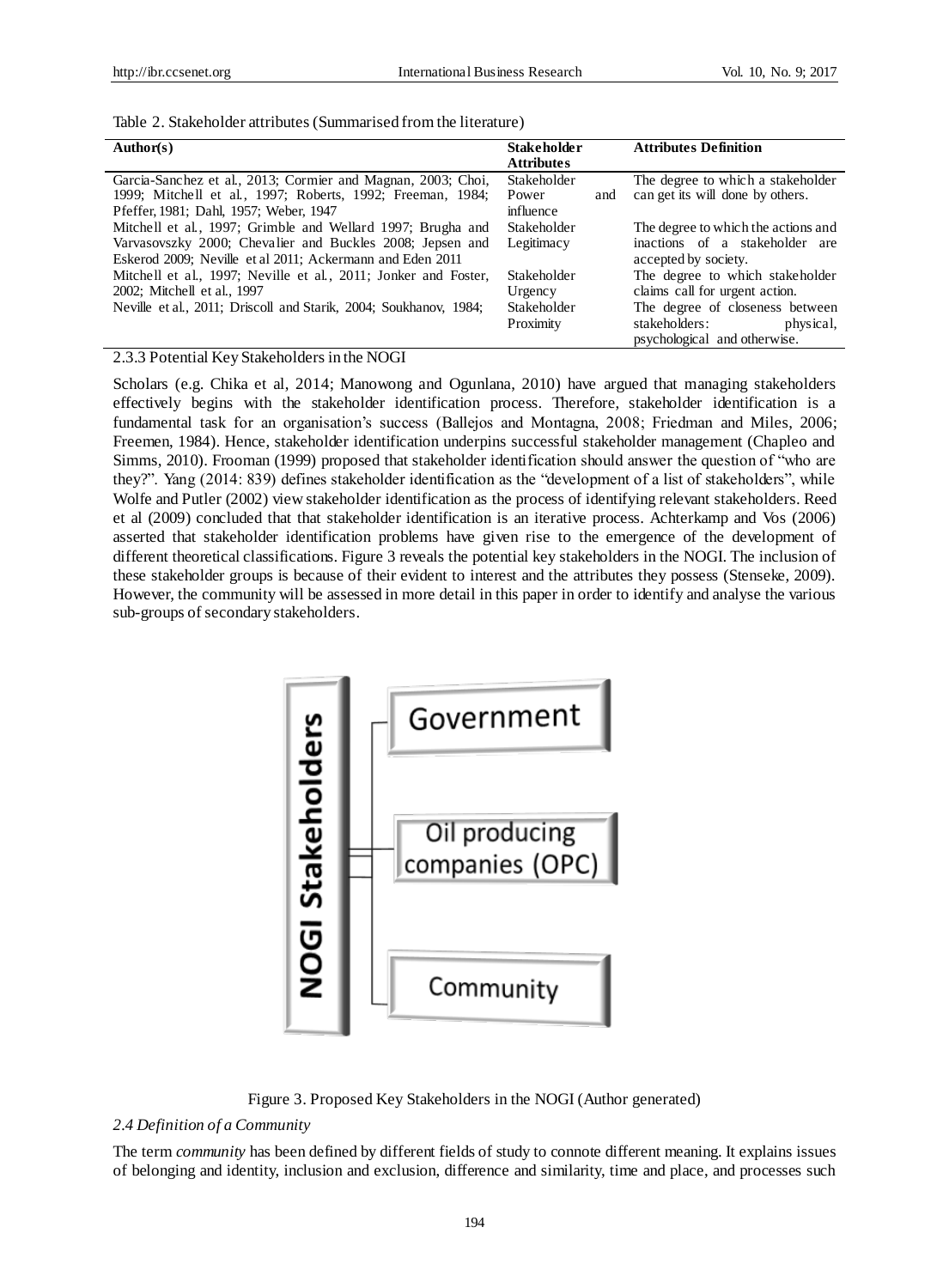as modernisation (Delanty, 2003; Silk, 1999; Crow and Allen, 1994; Cater and Jones, 1989; Bell and Newby, 1971). Likewise, Silk (1999: 6) stated that *community* encapsulates "common needs and goals, a sense of the common good, shared lives, culture and views of the world, and collective action". This standpoint emphasises the communality of the term. In addition, Crow and Allen (1994: 1) focused on the relational aspect of *community* and concluded that it offers "a convenient shorthand term for the broad realm of local social arrangements beyond the private sphere of home and family but more familiar to us than the impersonal institutions of the wider society". Arguably, it can be perceived that there are various ways in which community as a concept can be approached. Some of which are based upon; the geographical approach (e.g. Mackenzie and Dalby, 2003), the social system approach, which explains social binding between groups or institutions (e.g. Gandy, 2002; Allen and Hamnett, 1995), and the communion approach, which focuses on common practices, beliefs or identity (e.g. Radcliffe, 1999; Lave, 2003). Furthermore, Mulrennan et al (2012) and Koster et al (2012) added that it is important to pay attention to community members who are not involved in a project in order to be aware of their feedback and evaluation. Gusfield (1975), and French and Saward (1975) differentiate between two main approaches to *community*. First, *community* is considered as a geographical or territorial location of a community neighbourhood, city or town. Second, *community* is referred to as a relational paradigm involved with the quality of or character of a human relationship. Kruckeberg and Starck (1988: 23) in support of the former assertion, define community as "the city or area where the organisation is physically located". Durheim (1964) and Anderson (1983) however argued that contemporary society builds community around cohesion, skills and interest as opposed to locality. Wiesenfeld (1996), Robinson (2014), and Farrance et al (2016) in line with their argument termed community as homogenous groups characterised by an emotional bond. This suggests that communities emerge with the passage of time through a dynamic process.

#### **3. Method and Approach**

This study is part of a larger research programme on how to enhance relationship quality between the OPCs and their HCs within the NDRN. The *communities* under consideration for this research study are restricted to those within the NDRN. These *communities* are considered a key stakeholder because of their influence and impact (e.g. economic impacts) within the NDRN. This is in line with Clarkson's (1995) assertion that this type of stakeholder is classified as a primary stakeholder because of its contribution towards the existence of an organisation. This is also consistent with Kumar et al's (2016: 38) assertion that primary stakeholders "are involved in various transactions, and their continuous involvement is necessary for organizations' survival". Considering the research nature and aim, which is to identify and understand the various sub-groups of secondary stakeholders and their respective interest(s) within the community in the NOGI context, face-to-face interviews were used for data collection. This method of data collection involves an interviewer engaging an interviewee (i.e. the research participants) in a discussion on a specific research area in order to gain insight or explore certain issues (Hennink et al, 2010). Although there are nine independent states (i.e. Abia, Akwa Ibom, Bayelsa, Cross River, Delta, Edo, Imo, Ondo and Rivers) within the NDRN, only three of these states (i.e. Bayelsa, Delta and Rivers) were selected for the purpose of data collection. This is because these states are worse affected due to the intensity and nature of oil production and operations, which are mostly onshore (see figure 4). In addition, these states experience the highest level of violence and conflicts compared to the remaining six other states in the NDRN. Table 3 presents the number of interviews conducted in each state. A total of sixteen semi-structured interviews were conducted. The number of interviews conducted in each state and for the whole research was not predetermined, instead it was decided to continue until the researcher reached the point of saturation. This was evidenced during the data gathering process as no new insights were obtained. Bowen (2008, p. 140) defined saturation point to entails "bringing new participants continually into the study until the data set is complete, as indicated by data replication or redundancy". Research participants were selected using selective sampling which is also referred to as purposeful sampling (Coyne, 1997). This is because they have privileged and important information as a result of either or both of their position and/or their direct involvement in the relations and/or negotiation process of their communities with the OPC. Further, the context for the current study also imposed some limitations on the sample selection. The researcher could not gain free access to the various communities within the region due to security reasons (violence and conflicts). Data was analysed using content analysis. Hsieh and Shannon (2005, p. 1278) define content analysis as a "research method for the subjective interpretation of the content of text data through the systematic classification process of coding and identifying themes or patterns".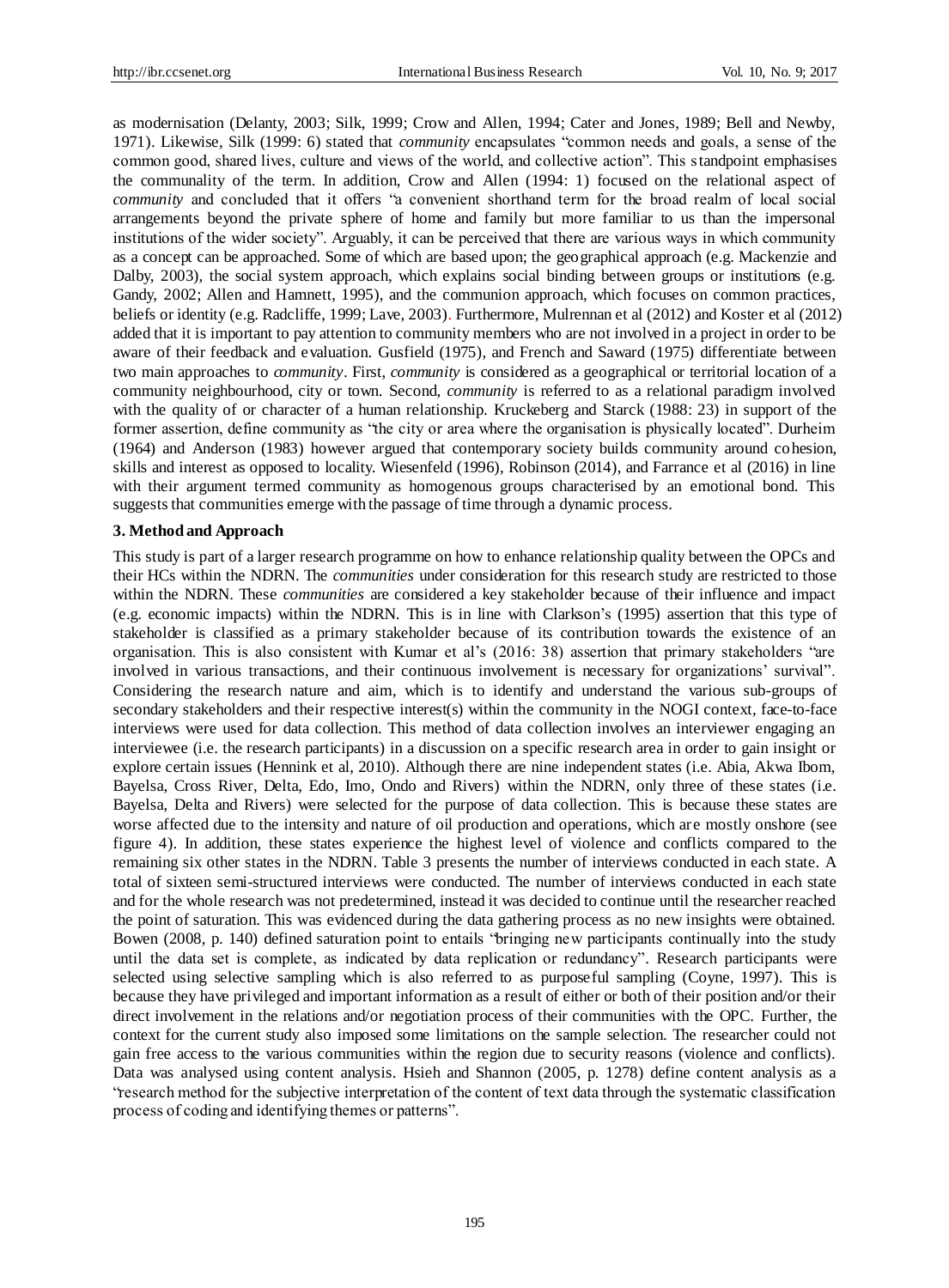

Table 3. Details of interviews held (Author generated)



# **4. Results and Discussion**

#### *4.1 The Niger Delta Community*

Figure 4 reveals four different categories of community stakeholder in the Nigerian oil and gas context as identified by the research participants. These are;

- 1) The **Host** communities. Also referred to as the producing communities. The host or producing communities are communities in which OPCs implement onshore activities such as exploration and production.
- 2) The **Transit** communities. Communities where OPC pipelines pass through or communities through which crude oil produced is transported.
- 3) The **Terminal** communities. Communities where offshore terminal facilities are located due to OPC exploration taking place offshore.
- 4) The **Impacted** communities. Communities affected by OPC operations due to their close proximity to OPC facilities.

In line with Mitchell et al's (1997) standpoint on who is a stakeholder, all the aforementioned different categories of community identified by research participants can be regarded as legitimate stakeholders. Furthermore, research participants identified different sub-groups of secondary stakeholders as shown in figure 5. They added that these sub-groups of secondary stakeholders exist in all communities irrespective of the *community* type. Even though these sub-groups of secondary stakeholders are not directly involved with other key stakeholders within the NOGI, their respective interest(s) affect the *community*, OPCs, the Nigerian government, and NOGI at large. This is consistent with Kumar et al's (2016: 38) assertion that "the involvement of secondary stakeholders is limited, and they can affect, or be affected by, various activities of the organizations". Hence, the uniqueness of the NOGI lies in the existence of the various sub-groups of secondary stakeholders within the primary stakeholder i.e. the *community*.

Data gathered suggested that resulting from decades of perceived neglect by the OPCs and the Nigerian government, communities in the NDRN have repeatedly staged protests to express their concerns. This, as in most cases, has resulted in conflicts and violence between the community and the other stakeholders within the NOGI. Such dramatic action has further brought division within the community itself. The division within the community is as a result of the diverse interest of the various sub-groups of secondary stakeholders who believed that their appointed community representatives (i.e. the community rulers and/or the council of chiefs) do not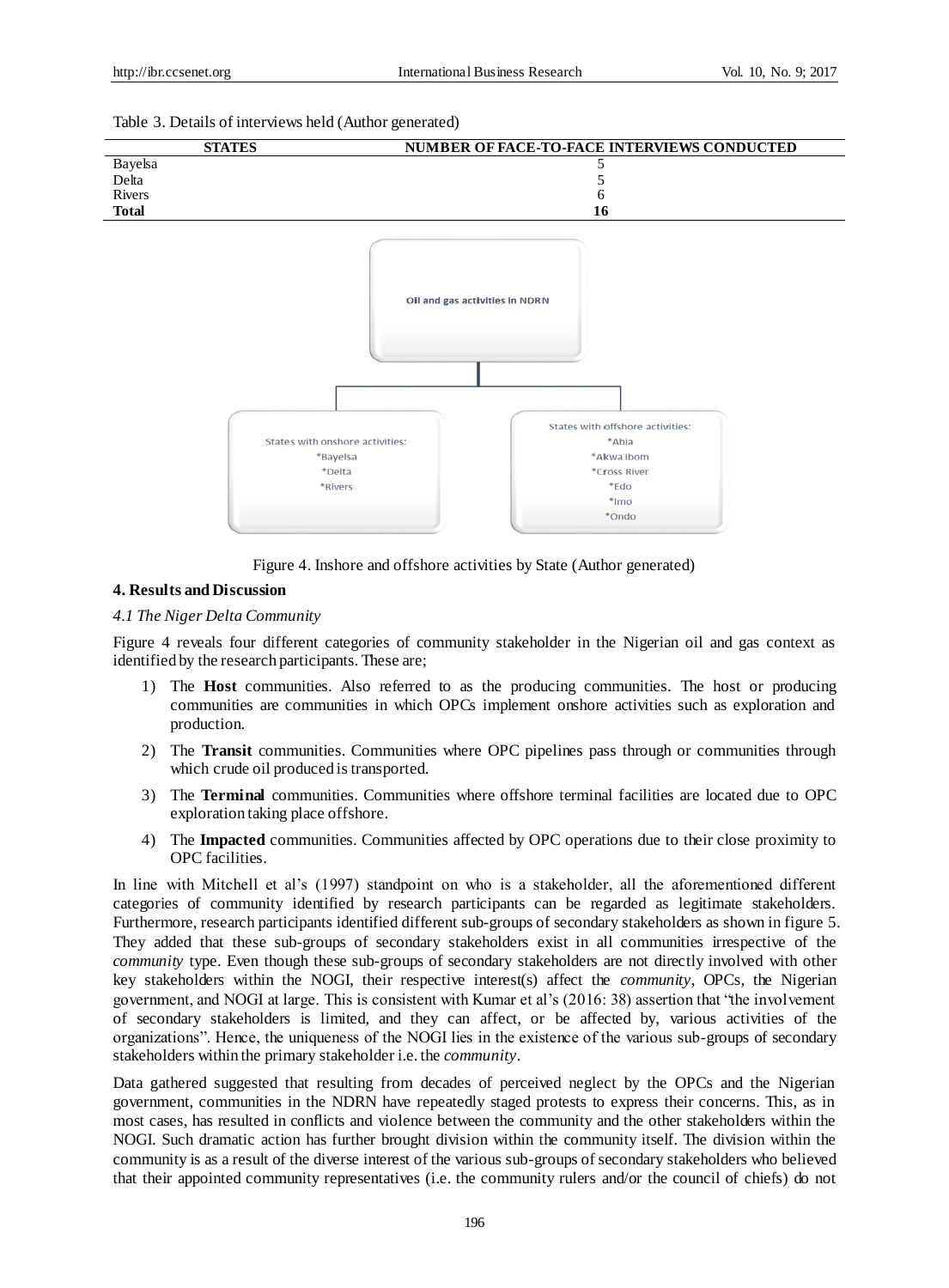represent their interest appropriately with other stakeholders within the NOGI. This is also consistent with Okeke-Ogbuafor et al's (2016) finding that the community people do not see their community representatives to be representing their interest appropriately. Research participants further asserted that these sub-groups of secondary stakeholders now use this medium to attract the attention of other stakeholders within the NOGI in order to make their interest(s) known. The after-effect of this is the emergence of different sub-groups of secondary stakeholders within the community.



Figure 4. Types of Community in the Niger Delta Region (author generated)

Therefore, deciding which of these sub-groups of secondary stakeholders that attention should be given to during decision-making becomes an issue for other stakeholders. In order to capture the concerns of all these sub-groups of secondary stakeholders and effectively manage their interest while avoiding conflicts among them (Robinson 2005), it becomes imperative to understand how communities within the NDRN operate.

# *4.2 Complexity within the Community Group*

The research participants asserted that the desire of the various sub-groups of secondary stakeholders within the *community* to express their concerns and make their interest known brought about complexity within the *community*. Complexity within this context is referred to a situation in which the various sub-groups of secondary stakeholders within the *community* become relevant and are deemed fit for direct relations with the other key stakeholders within the NOGI, as opposed to going through their *community* (Vandekerckhove and Dentchev, 2005; Rowley 1997; Freeman and Evan 1990). Research participants stated that the c*ommunity* has always been known to be of one voice through the "community ruler" (i.e. the King and his council of chiefs) until a few decades ago when various sub-groups of stakeholders within the *community* felt there was an ongoing act of misrepresentation and neglect on the part of the community ruler. They explained the transition in power and influence of the community ruler under the following headings; pre-colonial era, colonial era and post-colonial era.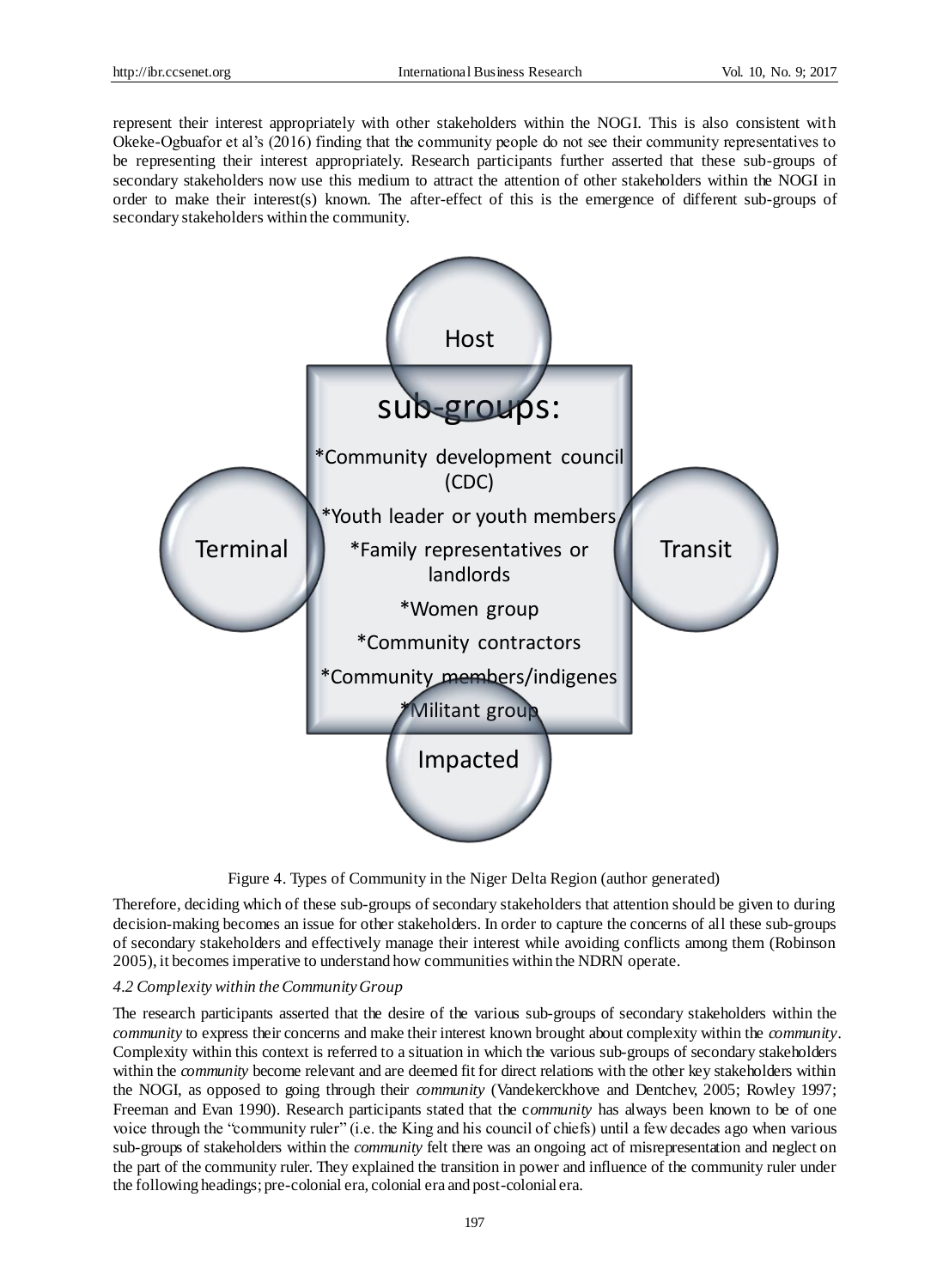# 4.2.1 Community during the Pre-Colonial Era

Research participants asserted that during the pre-colonial era prior to the presence of the colonial masters i.e. the British rule, *community* operated as a single entity where community members were subject to the command and direction of the community ruler. They stated that the community ruler acquired his title through inheritance or through appointment by a council of elders from the community. The community ruler was by default and/or nature always a man. This could be attributed to the belief (i.e. culture) of the people that women are meant to be submissive to men. Each community shares the same belief and ideologies. However, research participants concluded that even though the community ruler influences and commands respect from the community people, he lacks any formal political power. Figure 6 suggests the potential community structure during the pre -colonial era as explained by the research participants.



Figure 6. Potential Community Structure during the Pre-Colonial Era (author generated)

# 4.2.2 Community during the Colonial Era

Research participants stated that upon the arrival of the "colonial masters", the community rulers were seen as important in achieving effective administration. They acted as the intermediary between the colonial masters and their respective communities. However, the research participants asserted that the introduction of a legislative council with some elected members by the colonial masters reduced the importance placed on community rulers. This is consistent with Diebah et al's (2003) assertion that community rulers are perceived to hold a symbolic role during the colonial era. However, research participants argued that community members remained subject to the command and direction of the community ruler. Figure 7 suggests the potential community structure during the colonial era as explained by the research participants



Figure 7. Potential Community Structure during the Colonial Era (author generated)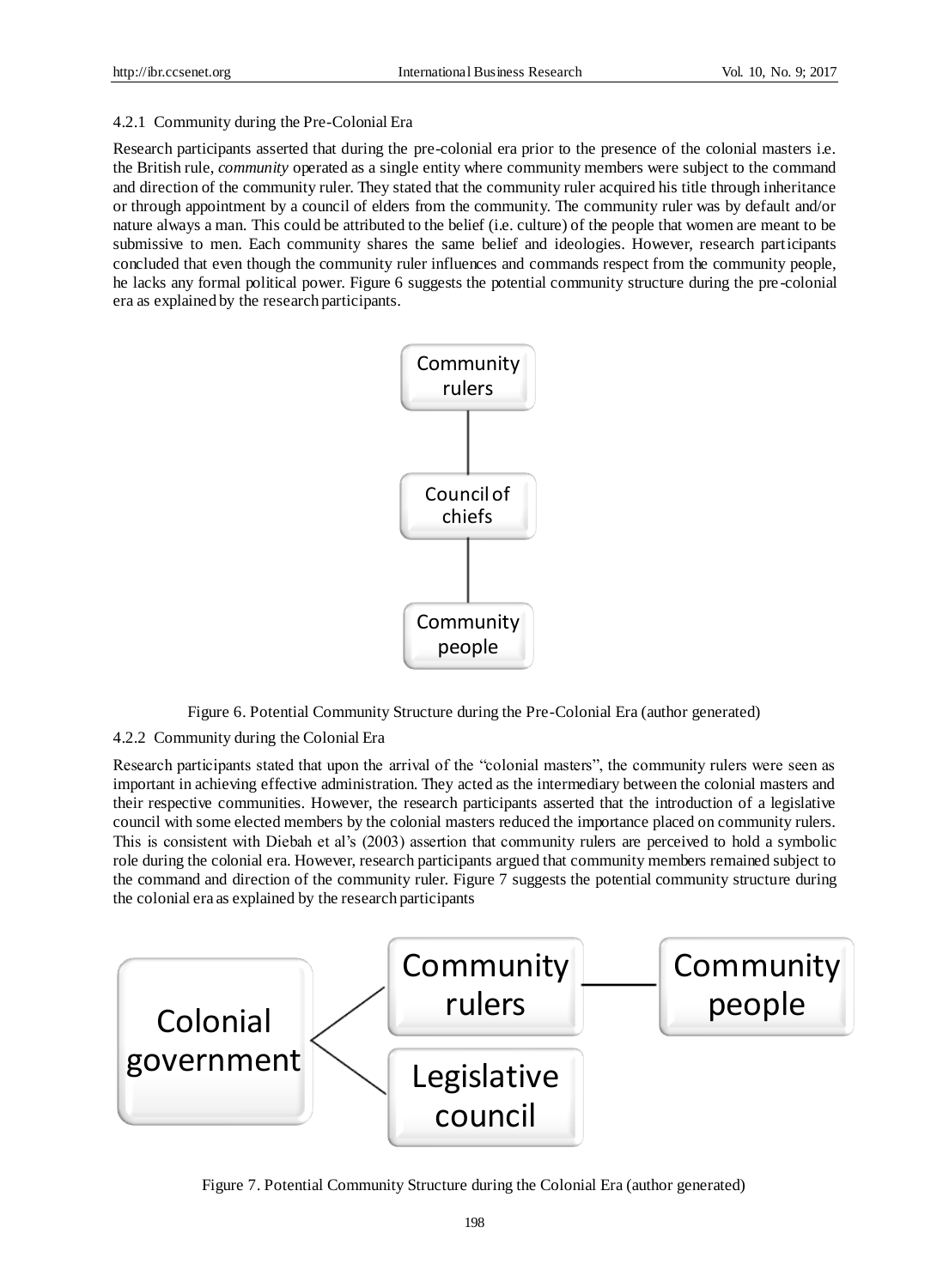#### 4.2.3 Community during the Post-Colonial Era

Research participants asserted that with independence in 1960 and the introduction of a formal government (i.e. democratic government) in place, the status of the community leader regained its importance as the government evidenced interest in the succession of community rulers. They stated that community rulers in the post-colonial era are highly respected in many communities, and have considerable economic and political influence as shown in figure 8. Research participants argued that community rulers exercise authority over their communities because they have been appointed and trusted to do so in the interest of the people as opposed to exercising power over their communities. This stand-point illustrates the difference between power and authority of the community rulers. "Power has been defined as the ability to induce others to perform tasks or carry out directives that they would not ordinarily do" (McKinney and Howard, 1998: 34). Likewise, power is referred to as the capacity to get people do something the way one wants it done (Pfeffer and Salancik, 2003). These definitions suggest that power is informal and it makes use of force in order to get things done (Grimes, 1978). However, authority has been defined by Barnard (1968: 161) as "the character of a communication in a formal organisation by virtue of which it is accepted by a contributor to, or member of, the organisation as governing the action he contributes". This perspective suggests that an individual only exercises authority within agreed boundaries that are well established in either or both of the people's beliefs, religious practice, or law. Hence, authority is considered legitimate (Grimes, 1978).



#### Figure 8. Potential Community Structure during the Post-Colonial Era (author generated)

Arguably, community rulers play significant roles in acting as intermediaries between the community members and the outside world (e.g. the government and investors). They also act for and represent the community identity, provide safety and resolve conflicts among community members. A major reason for a community ruler's influence may have been attributed to the inability of most community members to communicate in the official English language, so the community ruler served as the spokesperson and interpreter (Miles 1993). However, present day community members are more exposed to outside influences and are also more educated than their predecessors.

The community rulers seem to have lost the trust previously put in them by their community members, thus resulting in the emergence of various sub-groups of secondary stakeholders within the *community* expressing their concerns to other stakeholders within the NOGI in various ways. These sub-groups of secondary stakeholders believe that their interest is no longer served by the community spokesperson (i.e. community ruler). As a result, these sub-groups of secondary stakeholders may employ any available strategy (e.g. conflicts and violence) in order to get the attention of other stakeholders within the NOGI so as to ensure the fulfilment of their respective individual interest, thus causing and making it difficult for other key stakeholders such as the OPCs and the Nigerian government to effectively manage the *community* as a single entity. This has prompted the need for the identification of the various sub-groups of secondary stakeholders in the *community* within the NOGI context.

#### *4.3 Defining Who the Sub-groups of Secondary Stakeholder Are*

The decision in respect of which stakeholder should be recognised or not depends on the stakeholder's importance (Salam and Noguchi, 2006). Grimble et al (1995) argued that individuals or groups of individuals who are likely to affect the functioning of an organisation or a project given their resources, interests, and influence need to be included. This is consistent with Mitchell et al's (1997) assertion that stakeholder importance is a function of their legitimacy, power and urgency. Even though the community rulers & their chiefs are perceived as the community spokesperson and representative, the research participants identified seven sub-groups of secondary stakeholders that existed within the *community* stakeholder group. Bryson et al. (2002) asserted that an inclusive view of stakeholders is important, while Clarkson and Deck (1994) concluded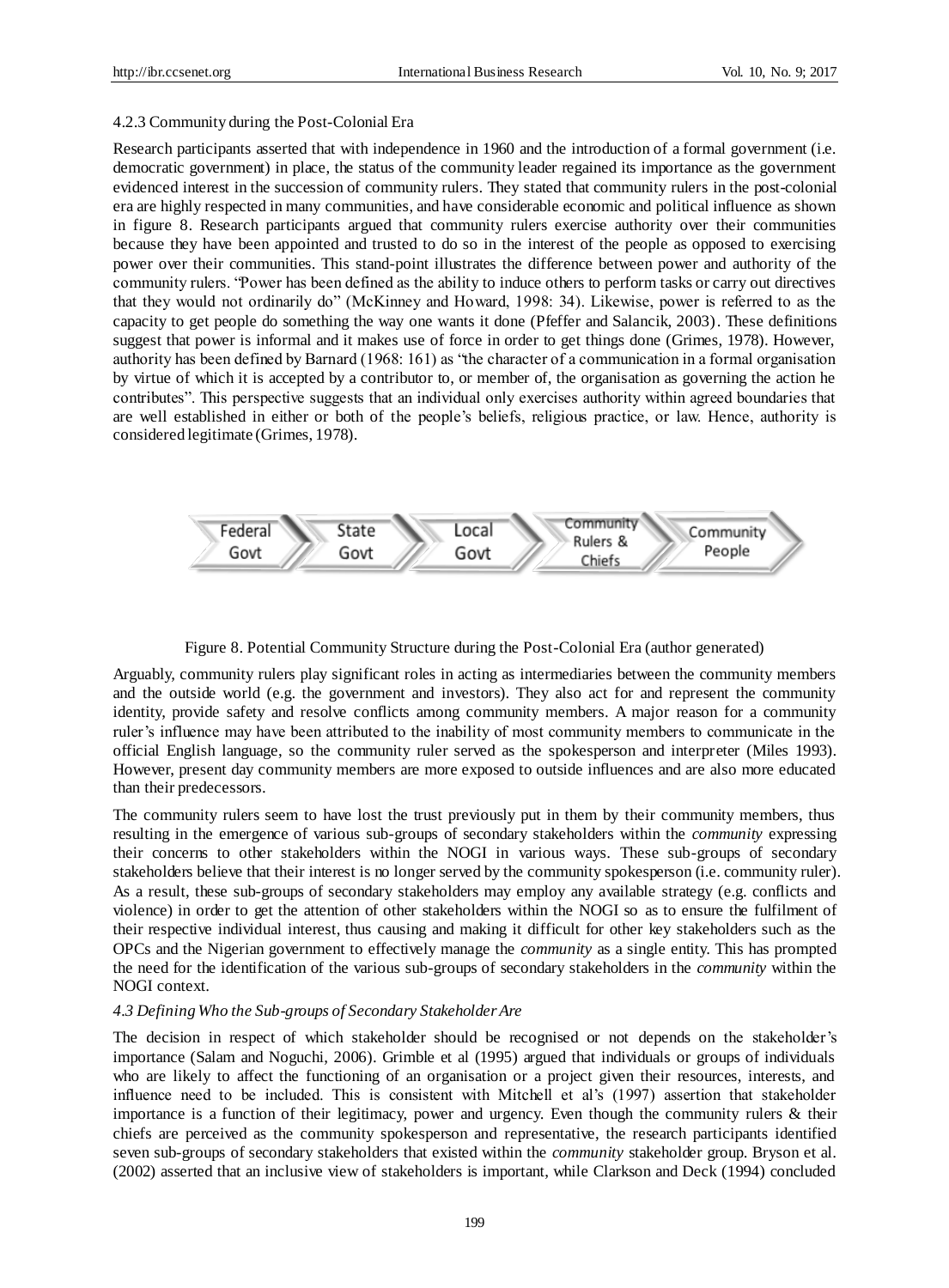that ignoring an important stakeholder may result in poor strategy formulation and thus, an organisation's failure. Therefore, the effort regarding identification and definition given to the various sub-groups of secondary stakeholders within the *community* has been based on their legitimacy, power and urgency as explained by the research participants. These sub-groups came into play when the research participants were asked to identify the various secondary players within the community outside the community rulers and their chiefs.

- 1) Community development council (CDC): A government initiative to organise grassroot community programs that bridge the gap between the community and the government.
- 2) Youth leader or youth members: This consists of peer group (i.e. 35 years and below) within a community and specifically consist of the community youths with a leader who represents and inspires their interest.
- 3) Family representatives or landlords: A representative from each family within a community forming an association in order to have a common say when it comes to issues such as sale of land.
- 4) Women's group: This is an association of community women who come together to discuss issues (i.e. non-domestic) that impact on their existence as a result of an OPC presence in the community.
- 5) Community contractors: These are community members (i.e. indigenes) to who contracts are awarded by an OPC by way of community development.
- 6) Community members/indigenes: These are the general members (i.e. indigenes) of the community who do not belong to any of the aforementioned groups. It includes both men and women, young and old.
- 7) Militia group: Armed groups that came into existence under the umbrella that the OPC neglect the communities.

## *4.4 Interest(s) of Sub-groups of Secondary Stakeholder*

Research participants further identify the various interest(s) and impact(s) of the various sub-groups of secondary stakeholders within the NDRN. They argued that these interests are often dictated by their needs or wants. The importance of these needs or wants varies across the sub-groups of secondary stakeholders within the *community*. Hence, necessitating the need to identify and assess the interest(s) of these sub-groups of secondary stakeholders and their respective impact on the NOGI as shown in table 4.

| of<br><b>Secondary</b><br>Sub-groups | Interest                                                                                                                                    | <b>Impact</b>                                                                                                                                                                                                                        |
|--------------------------------------|---------------------------------------------------------------------------------------------------------------------------------------------|--------------------------------------------------------------------------------------------------------------------------------------------------------------------------------------------------------------------------------------|
| <b>Stakeholders</b>                  |                                                                                                                                             |                                                                                                                                                                                                                                      |
| Community<br>Development<br>Council  | Community development e.g. providing<br>amenities.<br>good road networks<br>and<br>rights<br>ensuring<br>environmental<br>and<br>protection | Can influence the negotiation process and<br>terms between the OPC and HC either<br>positively or negatively.                                                                                                                        |
| Youth leaders and or members         | Employment and empowerment                                                                                                                  | Halt oil and gas operations and activities<br>through their violence and conflict agitations                                                                                                                                         |
| Family representatives               | compensation for<br>Demand<br>for<br>the<br>ecological damage and loss of property<br>e.g. land                                             | Can cause limited disruption to oil and gas<br>activities. However, it can degenerate into<br>violence if supported by any other sub-group<br>of stakeholder.                                                                        |
| Women group                          | General community welfare e.g. social<br>amenities and rights protection                                                                    | Staging of protest within the community to<br>express their grievances. However, this often<br>degenerate into violence if not attended to<br>promptly.                                                                              |
| Community contractors                | Seek contracts from OPCs                                                                                                                    | Staging of protest within the community to<br>express their grievances. However, it can<br>degenerate into violence if supported by any<br>other sub-group of stakeholder.                                                           |
| Community<br>members/<br>indigenes   | welfare<br>General<br>community<br>e.g.<br>environmental concerns and provision of<br>amenities and facilities                              | Can cause a major disruption to oil and gas<br>activities.                                                                                                                                                                           |
| Militia groups                       | Seek access to & control of resources.                                                                                                      | Destruction of oil<br>and gas<br>facilities.<br>Abduction/ kidnapping of indigenous and<br>staff for ransom taking and<br>expatriate<br>such<br>economic<br>crimes<br>pipe line<br>as<br>vandalisation, sea piracy and oil pilferage |

Table 4. Interest(s) and Impact(s) of Sub-groups (Research participants' responses)

## **5. Conclusion**

Steps need to be taken by the OPCs and the Nigerian government to ensure that they can engage with the wider sub-groups of secondary stakeholders and not just the usual community group spokespeople who mainly represent their own interests.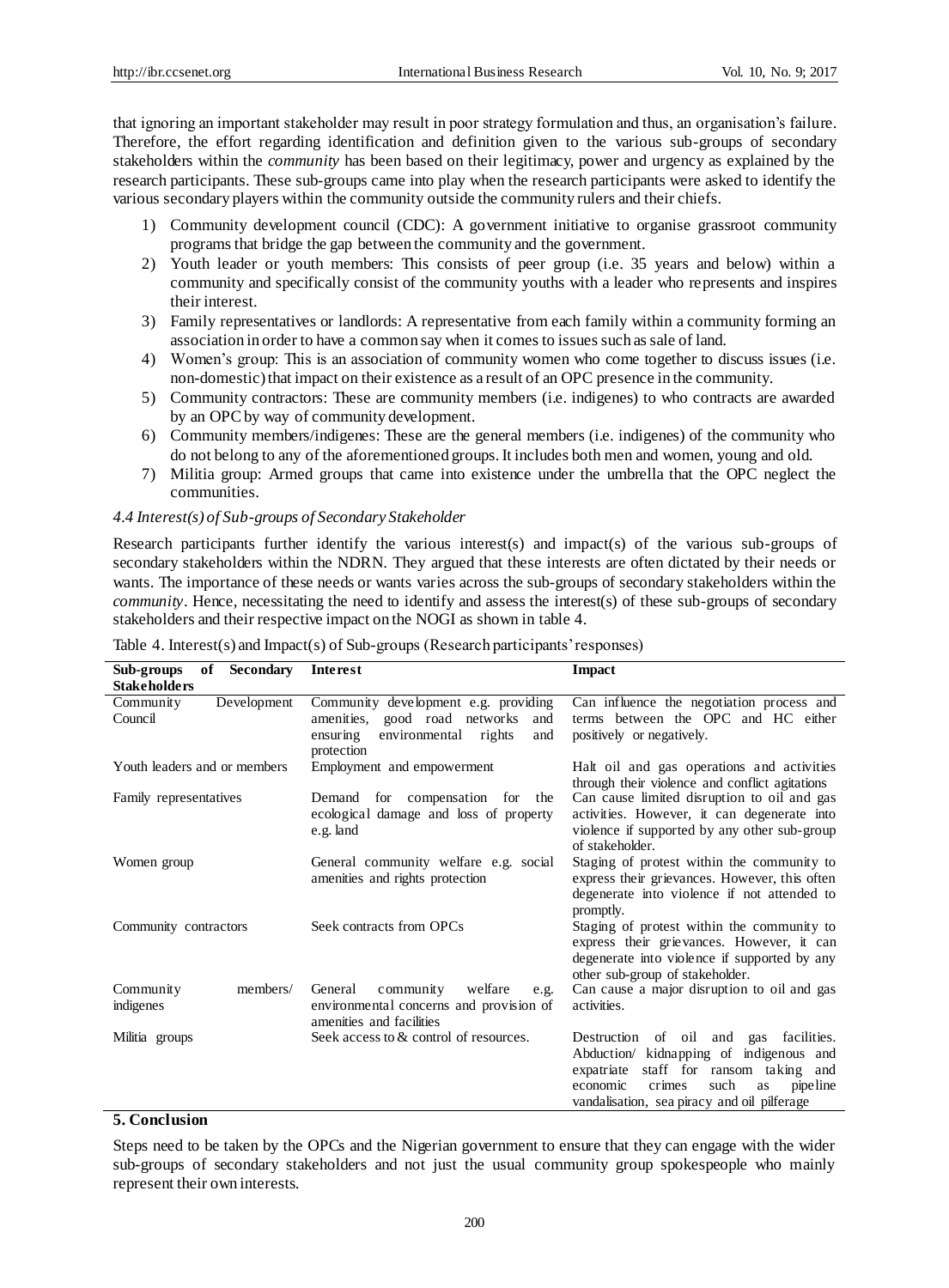## *5.1 Implication for Policy Makers*

Policy makers have to be aware of the importance of the different sub-groups of secondary stakeholders within the community. Their respective interest and level of influence must be taken into consideration in the policy making process because they can either promote or hinder policy implementation. Walt (1994) argued that policy makers should seek support and involve different interest groups in policy formulation and implementation. Likewise, Kumar et al (2016: 38) asserted that the involvement of these groups of stakeholders is limited, yet "they can affect, or by affected by, various activities of the organizations". Stakeholder identification from the policy makers' point of view provides a framework which assists policy makers in the analysis of community group influence and interest on policy. It considers the impact of the various sub-groups of secondary stakeholders within the community has on decision making, policy process and their interrelations. Hence, the interest(s) of the various sub-groups of secondary stakeholders should be taken into consideration during policy formulation.

#### *5.2 Implication for Management*

Stakeholder approaches to management suggest that when the interests and influence of various individuals or groups within and outside an organisation are taken into consideration, the organisation goals and objectives will be achieved. Preston and Sapienza (1991) argued that when the needs of the primary stakeholders, for example the general public of which the community is one are met, the company stands to benefit as well. A stakeholder approach to management that supports the influence and interest of individuals and/or groups should be taken on board while planning and making of strategic decisions in order to manage change, and evaluate opportunities and threats (Mason and Mitroff, 1981). Likewise, Freeman's (1984) stand-point of a stakeholder is that stakeholders can influence the achievement of an organisation's objectives. This therefore suggests that OPC management are to put in place strategies that will neutralise or encourage stakeholders, depending on their desire to oppose or support the objectives of the organisation. Hence, the identification of various sub-groups of secondary stakeholders within the Community stakeholder group will give the OPC management opportunity to acquire appropriate and adequate knowledge about the relevant actors within the community so as to take into consideration their intentions, behaviour, interests, agenda, and the resources they can bring or their influence [\(Brugha and Varvasovsky, 2000\)](http://www.sciencedirect.com/science/article/pii/S0301479709000024#bib16). In addition, the OPC should make effort in engaging and communicating with all the various sub-groups of secondary stakeholders in their community of operations in addition to the traditional rulers and their chiefs. Furthermore, it suggests the different level of importance that should be accorded to each sub-group of secondary stakeholders within the community itself. More so, it will help identify and aid understanding of the likely conflicting interests among the various sub-groups of secondary stakeholders [\(Friedman and Miles, 2006;](http://www.sciencedirect.com/science/article/pii/S0301479709000024#bib45) Prell et [al., 2007\)](http://www.sciencedirect.com/science/article/pii/S0301479709000024#bib80).

#### **References**

- Achterkamp, M. C., & Vos, J. F. (2006). A framework for making sense of sustainable innovation through stakeholder involvement. *International Journal of Environmental Technology and Management, 6*(6), 525-538. https://doi.org/10.1504/IJETM.2006.011895
- Achterkamp, M. C., & Vos, J. F. (2008). Investigating the use of the stakeholder notion in project management literature, a meta-analysis. *International Journal of Project Management, 26*(7), 749-757. https://doi.org/10.1016/j.ijproman.2007.10.001
- Agle, B. R., Mitchell, R. K., & Sonnenfeld, J. A. (1999). Who matters to ceos? an investigation of stakeholder attributes and salience, corpate performance, and ceo values. *Academy of Management Journal, 42*(5), 507-525. https://doi.org/10.2307/256973
- Agrawal, A., & Gibson, C. C. (1999). Enchantment and disenchantment: The role of community in natural resource conservation. *World Development, 27*(4), 629-649. https://doi.org/10.1016/S0305-750X(98)00161-2
- Ahlstedt, L., & Jahnukainen, I. (1971). The organization of a firm as a management system for cooperation. Weilin.
- AKPOMUVIE, O. (2011). Tragedy of commons: Analysis of oil spillage, gas flaring and sustainable development of the niger delta of nigeria. *Journal of Sustainable Development, 4*(2), 200.
- Alkhafaji, A. F. (1989). A stakeholder approach to corporate governance: Managing in a dynamic environment Quorum Books New York.
- Allen, J., & Hamnett, C. (1995). A shrinking world. Global Unevenness and Inequality.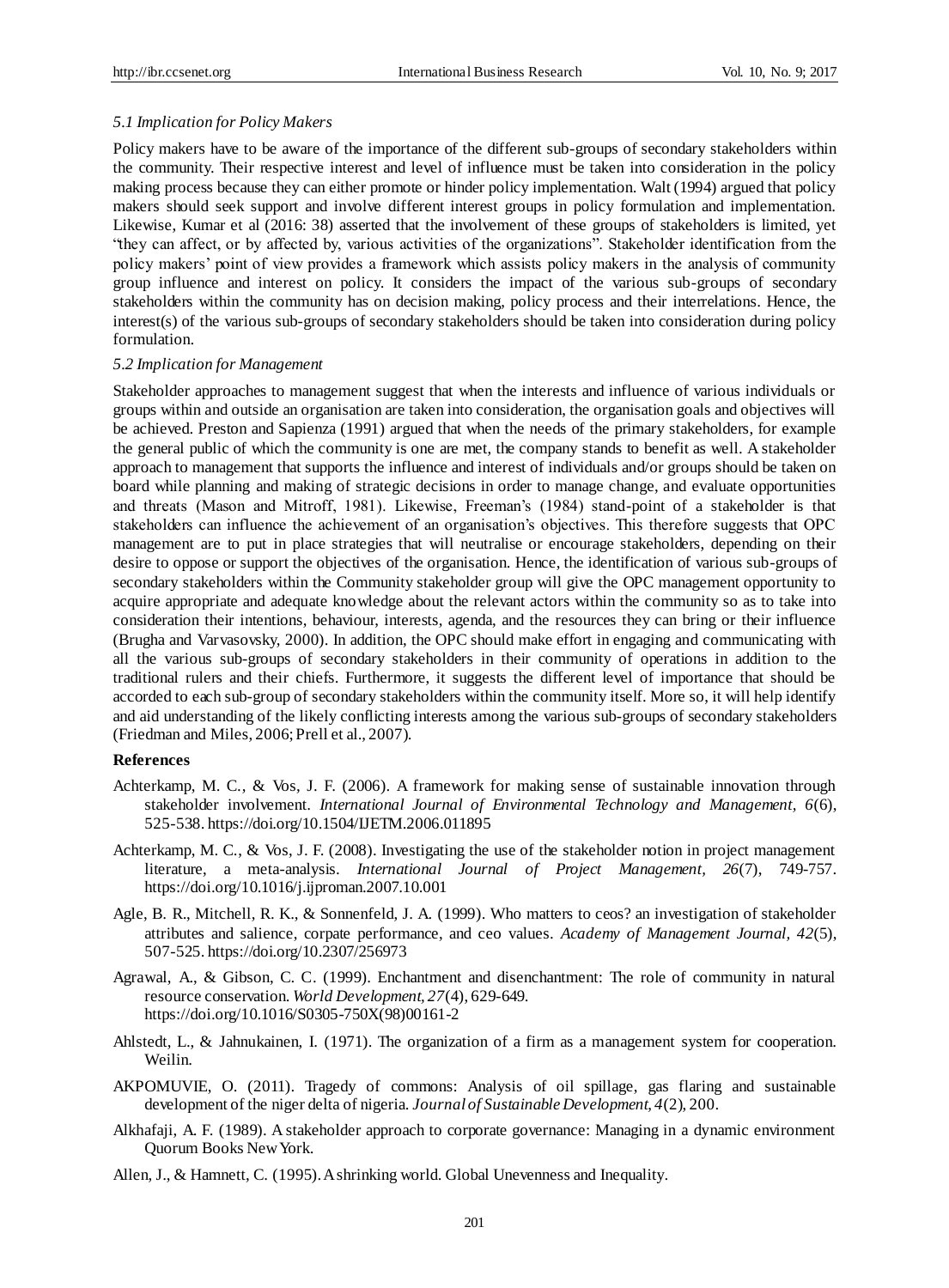- Andersen, R. (2005). The farmers' rights project-background study 2: Results from an international stakeholder survey on farmers' rights.
- Anderson, B. R. (1983). Old state, new society: Indonesia's new order in comparative historical perspective. The *Journal of Asian Studies, 42*(03), 477-496. https://doi.org/10.2307/2055514
- Ansell, C., & Gash, A. (2012). Stewards, mediators, and catalysts: Toward a model of collaborative leadership1. *The Innovation Journal, 17*(1), 2.
- Asuni, J. B. (2009). Blood oil in the niger delta United States Institute of Peace Washington, DC.
- Atkin, B., & Skitmore, M. (2008). Editorial: Stakeholder management in construction. *Construction Management and Economics, 26*(6), 549-552. https://doi.org/10.1080/01446190802142405
- Ballejos, L. C., & Montagna, J. M. (2008). Method for stakeholder identification in interorganizational environments. *Requirements Engineering, 13*(4), 281-297. https://doi.org/10.1007/s00766-008-0069-1
- Barnard, C. I. (1968). The functions of the executive Harvard university press.
- Bell, C., & Newby, H. (1971). Community studies: An introduction to the the local community Allen and Unwin.
- Berman, S. L., Wicks, A. C., Kotha, S., & Jones, T. M. (1999). Does stakeholder orientation matter? the relationship between stakeholder management models and firm financial performance. *Academy of Management Journal, 42*(5), 488-506. https://doi.org/10.2307/256972
- Boddy, D., & Paton, R. (2004). Responding to competing narratives: Lessons for project managers. International *Journal of Project Management, 22*(3), 225-233. https://doi.org/10.1016/j.ijproman.2003.07.001
- Boesso, G., & Kumar, K. (2016). Examining the association between stakeholder culture, stakeholder salience and stakeholder engagement activities: An empirical study. *Management Decision, 54*(4), 815-831. https://doi.org/10.1108/MD-06-2015-0245
- Bosse, D. A., Phillips, R. A., & Harrison, J. S. (2009). Stakeholders, reciprocity, and firm performance. S*trategic Management Journal, 30*(4), 447-456. https://doi.org/10.1002/smj.743
- Bourne, L., & Walker, D. H. (2006). Using a visualising tool to study stakeholder influence–two australian examples. *Journal of Project Management, 37*(1), 5-21.
- Bowen, G. A. (2008). Naturalistic inquiry and the saturation concept: A research note. *Qualitative Research, 8*(1), 137-152. https://doi.org/10.1177/1468794107085301
- Bowie, N. (1988). The moral obligations of multinational corporations. P*roblems of International Justice, 97,*  113.
- Brenner, S. N. (1995). Stakeholder theory of the firm: Its consistency with current management techniques. *Understanding Stakeholder Thinking, 75,* 96.
- Brenner, S. N., & Cochran, P. (1993). The stakeholder theory of the firm and organizational decision making: Some propositions and a model. Proceedings of the Fourth Annual Meeting of the International Association for Business and Society, 205-210. https://doi.org/10.5840/iabsproc1993431
- Brugha, R., & Varvasovszky, Z. (2000). Stakeholder analysis: A review. *Health Policy and Planning, 15*(3), 239-246. https://doi.org/10.1093/heapol/15.3.239
- Buchholz, R. A., & Rosenthal, S. B. (2005). Toward a contemporary conceptual framework for stakeholder theory. *Journal of Business Ethics, 58*(1-3), 137-148. https://doi.org/10.1007/s10551-005-1393-8
- Bundy, J., Shropshire, C., & Buchholtz, A. K. (2013). Strategic cognition and issue salience: Toward an explanation of firm responsiveness to stakeholder concerns. *Academy of Management Review, 38*(3), 352-376. https://doi.org/10.5465/amr.2011.0179
- Carroll, A. B., & Buchholtz, A. K. (1996). Ethics and stakeholder management. Cincinnati: South-Western,
- Carroll, A. B., & Buchholtz, A. K. (2011). Business & society: Ethics and stakeholder management CengageBrain. com.
- Cater, J., & Jones, T. (1989). Social geography: An introduction to contemporary issues Arnold.
- Chapleo, C., & Simms, C. (2010). Stakeholder analysis in higher education: A case study of the university of portsmouth. *Perspectives, 14*(1), 12-20. https://doi.org/10.1080/13603100903458034
- Chevalier, J. M., & Buckles, D. J. (2008). SAS2 social analysis systems: A guide to collaborative inquiry and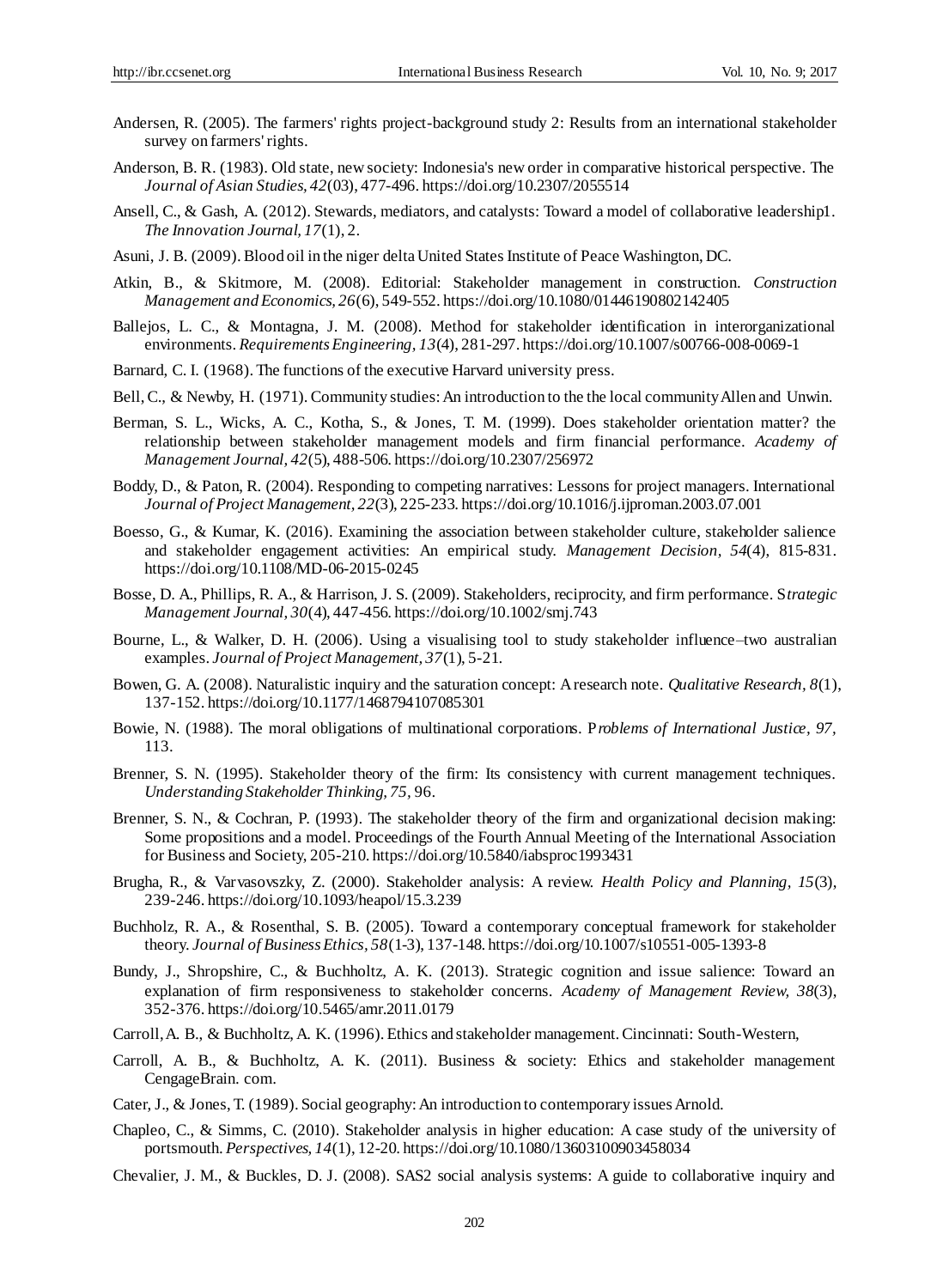social engagement IDRC.

- Choi, J. (1999). An investigation of the initial voluntary environmental disclosures made in korean semi-annual financial reports. *Pacific Accounting Review, 11*(1), 73-102.
- Clarkson, M. B. (1994). A risk based model of stakeholder theory. Proceedings of the Second Toronto Conference on Stakeholder Theory, 18-19.
- Clarkson, M. E. (1995). A stakeholder framework for analyzing and evaluating corporate social performance. *Academy of Management Review, 20*(1), 92-117.
- Clarkson, M., & Deck, M. (1994). Bankruptcies, boards of directors, and officers: Testing stakeholder theory. Proceedings of the Second Toronto Conference on Stakeholder Theory.
- Cleland, D. I. (1986). Project stakeholder management Wiley Online Library.
- Cleland, D. I. (1989). Strategic issues in project management.
- Colgan, J. D. (2014). The emperor has no clothes: The limits of OPEC in the global oil market. *International Organization, 68*(03), 599-632. https://doi.org/10.1017/S0020818313000489
- Cormier, D., & Magnan, M. (2003). Environmental reporting management: A continental european perspective. *Journal of Accounting and Public Policy, 22*(1), 43-62. https://doi.org/10.1016/S0278-4254(02)00085-6
- Cornell, B., & Shapiro, A. C. (1987). Corporate stakeholders and corporate finance. Financial Management, 5-14. https://doi.org/10.2307/3665543
- Couillard, J., Garon, S., & Riznic, J. (2009). The logical framework approach–millennium. *Project Management Journal, 40*(4), 31-44. https://doi.org/10.1002/pmj.20117
- Coyne, I. T. (1997). Sampling in qualitative research. purposeful and theoretical sampling; merging or clear boundaries? *Journal of Advanced Nursing, 26*(3), 623-630. https://doi.org/10.1046/j.1365-2648.1997.t01-25-00999.x
- Crow, G., & Allen, G. (1994). Community life: An introduction to local social relations Harvester-Wheatsheaf.
- Cummings, L., Patel, C., Cummings, L., & Patel, C. (2009). Chapter 2 stakeholder literature review. Managerial attitudes toward a stakeholder prominence within a southeast asia context (pp. 17-51) Emerald Group Publishing Limited. https://doi.org/10.1108/S1479-3512(2009)0000019006
- Dahl, R. A. (1957). The concept of power. *Behavioral Science, 2*(3), 201-215. https://doi.org/10.1002/bs.3830020303
- Delanty, G. (2003). Community: Key ideas. London: Rout-Ledge.
- Diallo, A., & Thuillier, D. (2005). The success of international development projects, trust and communication: An african perspective. *International Journal of Project Management, 23*(3), 237-252. https://doi.org/10.1016/j.ijproman.2004.10.002
- Dinsmore, P. C. (1990). Ideas, guidelines and techniques for applying project management solutions in the general business arena: Lessons for executives. *International Journal of Project Management, 8*(1), 33-38. https://doi.org/10.1016/0263-7863(90)90006-W
- Donaldson, T., & Preston, L. E. (1995). The stakeholder theory of the corporation: Concepts, evidence, and implications. *Academy of Management Review, 20*(1), 65-91.
- Driscoll, C., & Starik, M. (2004). The primordial stakeholder: Advancing the conceptual consideration of stakeholder status for the natural environment. *Journal of Business Ethics, 49*(1), 55-73. https://doi.org/10.1023/B:BUSI.0000013852.62017.0e
- Durkheim (1964). The division of labour in society, translated by George Simpson. Free Press, New York.
- Dutton, J. E., & Jackson, S. E. (1987). Categorizing strategic issues: Links to organizational action. *Academy of Management Review, 12*(1), 76-90.
- Edomah, N., Foulds, C., & Jones, A. (2016). Energy transitions in nigeria: The evolution of energy infrastructure provision (1800–2015). *Energies, 9*(7), 484. https://doi.org/10.3390/en9070484
- Edum-Fotwe, F. T., & Price, A. D. (2009). A social ontology for appraising sustainability of construction projects and developments. *International Journal of Project Management, 2*7(4), 313-322. https://doi.org/10.1016/j.ijproman.2008.04.003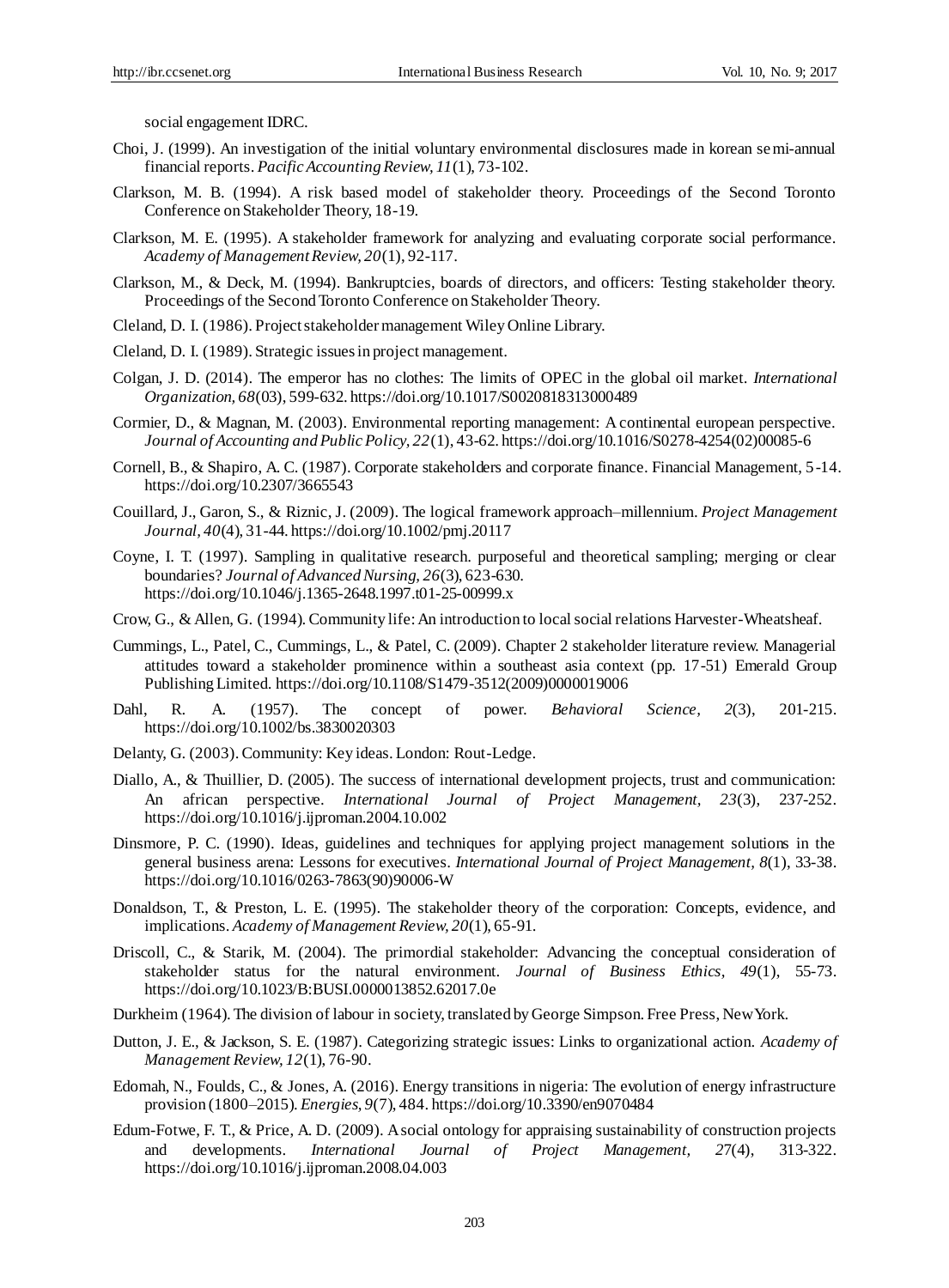- Edward, F. R., & Evan, W. M. (1991). Corporate governance: A stakeholder interpretation. *Journal of Behavioral Economics, 19*(4), 337-359. https://doi.org/10.1016/0090-5720(90)90022-Y
- El-Gohary, N. M., Osman, H., & El-Diraby, T. E. (2006). Stakeholder management for public private partnerships. *International Journal of Project Management, 24*(7), 595-604. https://doi.org/10.1016/j.ijproman.2006.07.009
- Emoyan, O. (2008). The oil and gas industry and the niger delta: Implications for the environment. *Journal of Applied Sciences and Environmental Management, 12*(3).
- Etu-Efeotor, J. (1995). Anticipation and management of crisis: A case study. Perspectives on the Nigerian Oil Industry, Edited by Kayode Soremekun.Lagos: Amkra Books,
- Eweje, G. (2006). The role of MNEs in community development initiatives in developing countries corporate social responsibility at work in nigeria and south africa. *Business & Society, 45*(2), 93-129. https://doi.org/10.1177/0007650305285394
- Eweje, G. (2007). Strategic partnerships between MNEs and civil society: The post‐WSSD perspectives. *Sustainable Development, 15*(1), 15-27. https://doi.org/10.1002/sd.295
- Farrance, C., Tsofliou, F., & Clark, C. (2016). Adherence to community based group exercise interventions for older people: A mixed-methods systematic review. *Preventive Medicine, 87,* 155-166. https://doi.org/10.1016/j.ypmed.2016.02.037
- Fassin, Y. (2009). The stakeholder model refined. *Journal of Business Ethics, 84*(1), 113-135. https://doi.org/10.1007/s10551-008-9677-4
- Freeman, R. E. (1988). A stakeholder theory of the modern corporation. Perspectives in Bus Ethics Sie 3E, 144.
- Freeman, R. E. (1994). The politics of stakeholder theory: Some future directions. *Business Ethics Quarterly,*  409-421. https://doi.org/10.2307/3857340
- Freeman, R. E., & Evan, W. M. (1990). Corporate governance: A stakeholder interpretation. *Journal of Behavioral Economics, 19*(4), 337-359. https://doi.org/10.1016/0090-5720(90)90022-Y
- Freeman, R. E., & Gilbert, D. R. (1987). Managing stakeholder relationships. *Business and Society: Dimensions of Conflict and Cooperation, 397,* 423.
- Freeman, R. E., & Phillips, R. A. (2002). Stakeholder theory: A libertarian defense. *Business Ethics Quarterly, 12*(03), 331-349. https://doi.org/10.2307/3858020
- French, D., & Saward, H. (1975). Dictionary of management International Publications Service.
- Friedman, A. L., & Miles, S. (2002). Developing stakeholder theory. *Journal of Management Studies, 39*(1), 1-21. https://doi.org/10.1111/1467-6486.00280
- Friedman, A. L., & Miles, S. (2006). Stakeholders: Theory and practice Oxford University Press on Demand.
- Frooman, J. (1999). Stakeholder influence strategies. *Academy of Management Review,* 191-205.
- Frynas, J. G. (2000). Oil in nigeria: Conflict and litigation between oil companies and village communities LIT Verlag Münster.
- Frynas, J. G. (2001). Corporate and state responses to anti-oil protests in the niger delta. [gave insight into the nigeria oil industry and evolution of anti-protest in the Niger delta of Nigeria. Considers the creation of nnpc and the promulgation of the land use act of 1978 as a major problem which redefined the legal position on land ownership in nigeria by vesting the ownership of all land within a state. this renders the community no longer having the right to question the entry of oil company.] *African Affairs, 100*(398), 27-54. https://doi.org/10.1093/afraf/100.398.27
- Frynas, J. G. (2005). The false developmental promise of corporate social responsibility: Evidence from multinational oil companies. *International Affairs, 81*(3), 581-598. https://doi.org/10.1111/j.1468-2346.2005.00470.x
- Frynas, J. G. (2009). Beyond corporate social responsibility. Oil Multinationals and Social Challenges. https://doi.org/10.1017/CBO9780511581540
- Gandy, M. (2002). Between borinquen and the barrio: Environmental justice and new york city's puerto rican community, 1969–1972. *Antipode, 34*(4), 730-761. https://doi.org/10.1111/1467-8330.00267
- Garc á-Sánchez, I., Fr ás-Aceituno, J., & Rodr guez-Dom ínguez, L. (2013). Determinants of corporate social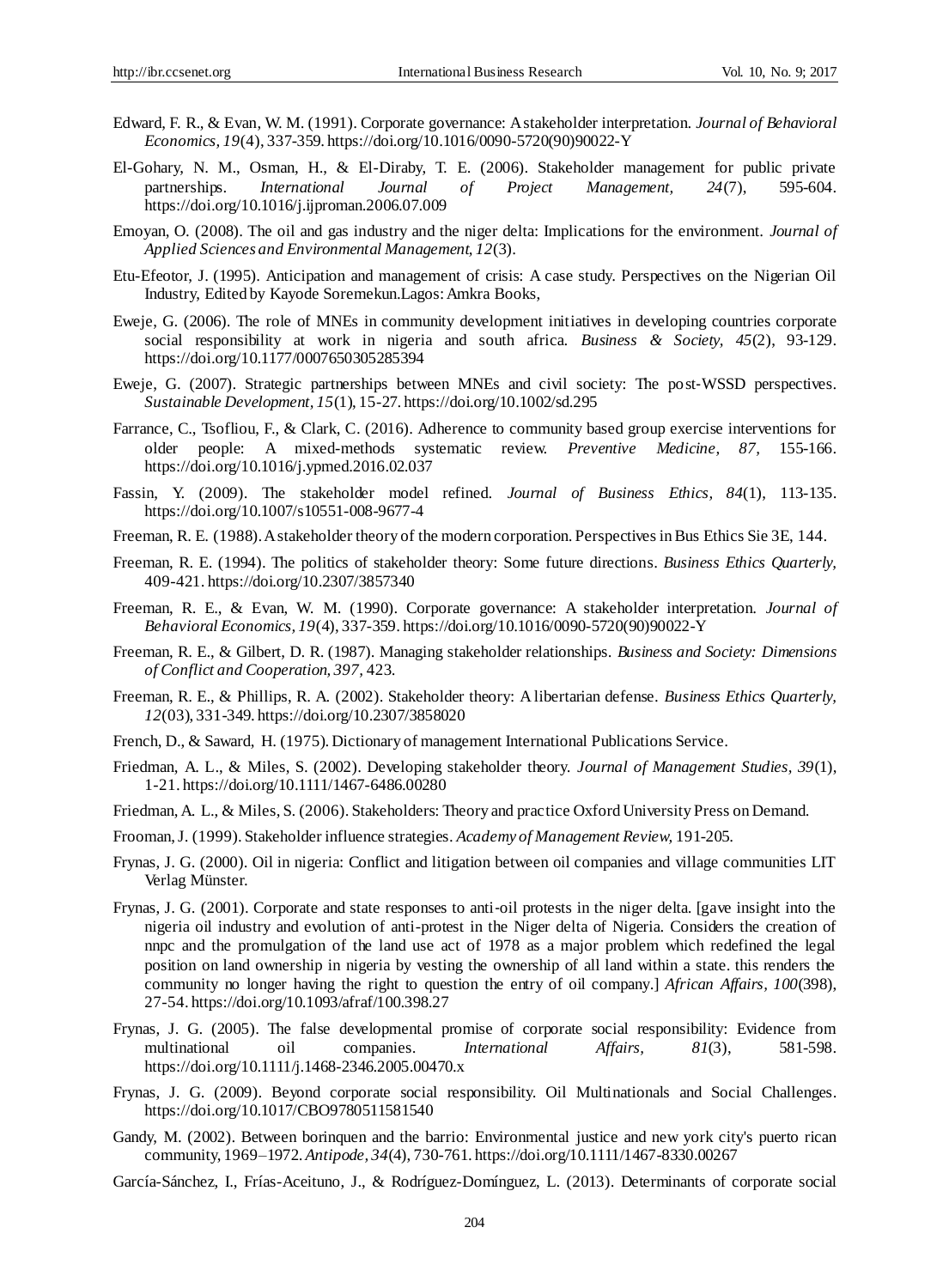disclosure in spanish local governments. *Journal of Cleaner Production, 39,* 60-72. https://doi.org/10.1016/j.jclepro.2012.08.037

- Gibson, K. (2000). The moral basis of stakeholder theory. *Journal of Business Ethics, 26*(3), 245-257. https://doi.org/10.1023/A:1006110106408
- Goodpaster, K. E. (1991). Business ethics and stakeholder analysis. *Business Ethics Quarterly,* 53-73. https://doi.org/10.2307/3857592
- Grimble, R., & Wellard, K. (1997). Stakeholder methodologies in natural resource management: A review of principles, contexts, experiences and opportunities. *Agricultural Systems, 55*(2), 173-193. https://doi.org/10.1016/S0308-521X(97)00006-1
- Grimble, R., Chan, M., Aglionby, J., & Quan, J. (1995). Trees and trade-offs: A stakeholder approach to natural resource management. Gatekeeper Series-Sustainable Agriculture Programme, International Institute for Environment and Development (United Kingdom).
- Grimes, A. J. (1978). Authority, power, influence and social control: A theoretical synthesis. *Academy of Management Review, 3*(4), 724-735. https://doi.org/10.2307/257928
- Gusfield, J. R. (1975). Community: A critical response Harper & Row New York.
- Harrison, J. S., & Freeman, R. E. (1999). Stakeholders, social responsibility, and performance: Empirical evidence and theoretical perspectives. *Academy of Management Journal, 42*(5), 479-485. https://doi.org/10.2307/256971
- Harrison, J. S., Bosse, D. A., & Phillips, R. A. (2010). Managing for stakeholders, stakeholder utility functions, and competitive advantage. *Strategic Management Journal, 31*(1), 58-74. https://doi.org/10.1002/smj.801
- Hennink, M., Hutter, I., & Bailey, A. (2010). Qualitative research methods Sage.
- Henriques, I., & Sadorsky, P. (1999). The relationship between environmental commitment and managerial perceptions of stakeholder importance. *Academy of Management Journal, 42*(1), 87-99. https://doi.org/10.2307/256876
- Hill, C. W., & Jones, T. M. (1992). Stakeholder‐agency theory. *Journal of Management Studies, 29*(2), 131-154. https://doi.org/10.1111/j.1467-6486.1992.tb00657.x
- Hillman, A. J., & Keim, G. D. (2001). Shareholder value, stakeholder management, and social issues: What's the bottom line? *Strategic Management Journal, 22*(2), 125-139. https://doi.org/10.1002/1097-0266(200101)22:2<125::AID-SMJ150>3.0.CO;2-H
- Idemudia, U. (2007). Community perceptions and expectations: Reinventing the wheels of corporate social responsibility practices in the nigerian oil industry. *Business and Society Review, 112*(3), 369-405. https://doi.org/10.1111/j.1467-8594.2007.00301.x
- Idemudia, U. (2009). Assessing corporate–community involvement strategies in the nigerian oil industry: An empirical analysis. *Resources Policy, 34*(3), 133-141. https://doi.org/10.1016/j.resourpol.2009.01.002
- Idemudia, U. (2010). Rethinking the role of corporate social responsibility in the nigerian oil conflict: The limits of CSR. *Journal of International Development, 22*(7), 833-845. https://doi.org/10.1002/jid.1644
- Idemudia, U., & Ite, U. E. (2006). Corporate–community relations in nigeria's oil industry: Challenges and imperatives. *Corporate Social Responsibility and Environmental Management, 13*(4), 194-206. https://doi.org/10.1002/csr.101
- Ikelegbe, A. (2001). Civil society, oil and conflict in the niger delta region of nigeria: Ramifications of civil society for a regional resource struggle. *The Journal of Modern African Studies, 39*(03), 437-469. https://doi.org/10.1017/S0022278X01003676
- Javed, T., & Durrani, Q. S. (2006). Managing geographically distributed clients throughout the project management life cycle. *Project Management Quarterly, 37*(5), 76.
- Jepsen, A. L., & Eskerod, P. (2009). Stakeholder analysis in projects: Challenges in using current guidelines in the real world. *International Journal of Project Management, 27*(4), 335-343. https://doi.org/10.1016/j.ijproman.2008.04.002
- Jonker, J., & Foster, D. (2002). Stakeholder excellence? framing the evolution and complexity of a stakeholder perspective of the firm. *Corporate Social Responsibility and Environmental Management, 9*(4), 187-195. https://doi.org/10.1002/csr.23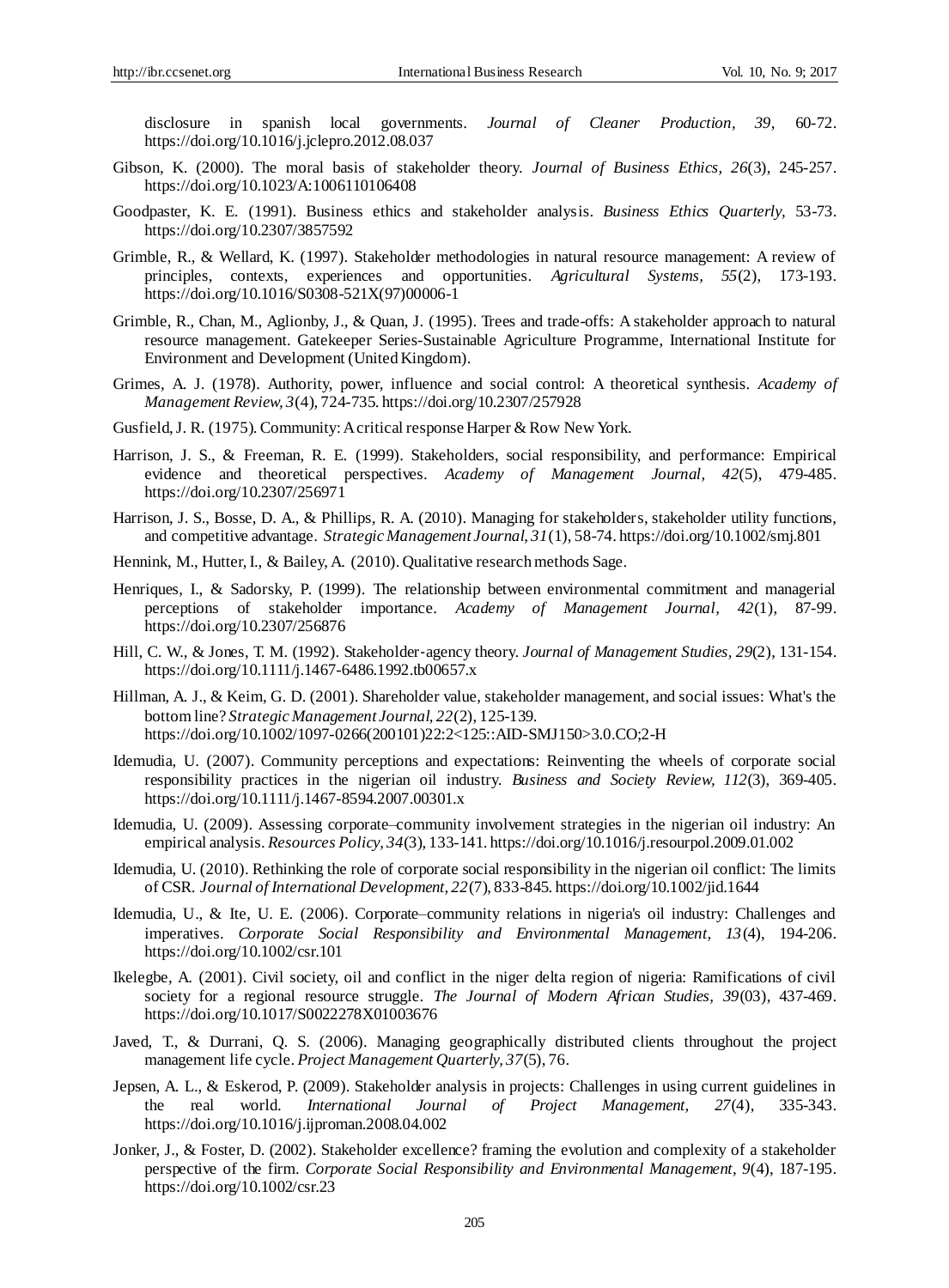- Kapoor, I. (2002). The devil's in the theory: A critical assessment of robert chambers' work on participatory development. *Third World Quarterly, 23*(1), 101-117. https://doi.org/10.1080/01436590220108199
- Khan, S. A. (1994). Nigeria: The political economy of oil.
- Koster, R., Baccar, K., & Lemelin, R. H. (2012). Moving from research ON, to research WITH and FOR indigenous communities: A critical reflection on community‐based participatory research. *The Canadian Geographer/Le Géographe Canadien, 56*(2), 195-210. https://doi.org/10.1111/j.1541-0064.2012.00428.x
- Kruckeberg, D., & Starck, K. (1988). Public relations and community: A reconstructed theory Praeger Publishers.
- Langtry, B. (2009). Stakeholders and the moral responsibilities of business. *Business Ethics Quarterly, 4*(4), 431-443. https://doi.org/10.2307/3857342
- Laplume, A. O., Sonpar, K., & Litz, R. A. (2008). Stakeholder theory: Reviewing a theory that moves us. *Journal of Management, 34*(6), 1152-1189. https://doi.org/10.1177/0149206308324322
- Mackenzie, A. F. D., & Dalby, S. (2003). Moving mountains: Community and resistance in the isle of harris, scotland, and cape breton, canada. *Antipode, 35*(2), 309-333. https://doi.org/10.1111/1467-8330.00325
- Magness, V. (2008). Who are the stakeholders now? an empirical examination of the mitchell, agle, and wood theory of stakeholder salience. *Journal of Business Ethics, 83*(2), 177-192. https://doi.org/10.1007/s10551-007-9610-2
- Manowong, E., & Ogunlana, S. (2010). Strategies and tactics for managing construction stakeholders. *Construction Stakeholder Management,* 121-137.
- Margolis, J. D., & Walsh, J. P. (2003). Misery loves companies: Rethinking social initiatives by business. *Administrative Science Quarterly, 48*(2), 268-305. https://doi.org/10.2307/3556659
- Mason, R. O., & Mitroff, I. I. (1981). Challenging strategic planning assumptions: Theory, cases, and techniques John Wiley & Sons Inc.
- McElroy, B., & Mills, C. (2000). Managing stakeholders. Turner, RJ & Simister, SJ (Eds.) Gower Handbook of Project Management. Gower, Aldershot.
- McKinney, J. B., & Howard, L. C. (1998). Public administration: Balancing power and accountability ABC-CLIO.
- Miles, W. F. (1993). Colonial hausa idioms: Toward a west african ethno-ethnohistory. *African Studies Review, 36*(2), 11-30. https://doi.org/10.2307/524731
- Minoja, M. (2012). Stakeholder management theory, firm strategy, and ambidexterity. *Journal of Business Ethics, 109*(1), 67-82. https://doi.org/10.1007/s10551-012-1380-9
- Mitchell, R. K., Agle, B. R., & Wood, D. J. (1997). Toward a theory of stakeholder identification and salience: Defining the principle of who and what really counts. *Academy of Management Review,* 853-886.
- Mitchell, R. K., Agle, B. R., Chrisman, J. J., & Spence, L. J. (2011). Toward a theory of stakeholder salience in family firms. *Business Ethics Quarterly, 21*(02), 235-255. https://doi.org/10.5840/beq201121215
- Mulrennan, M. E., Mark, R., & Scott, C. H. (2012). Revamping community-based conservation through participatory research. *The Canadian Geographer/Le Géographe Canadien, 56*(2), 243-259. https://doi.org/10.1111/j.1541-0064.2012.00415.x
- Naanen, B. (2004). The political economy of oil and violence in the niger delta. *ACAS Bulletin, 68*(Fall), 4.
- Näsi, J. (1995). Understanding stakeholder thinking LSR-Publications.
- Nevan, W. J. (1997). Time and budget: The twin imperatives of a project sponsor. *International Journal of Project Management, 15*(3), 181-186. https://doi.org/10.1016/S0263-7863(96)00059-2
- Neville, B. A., Bell, S. J., & Whitwell, G. (2004). Stakeholder salience revisited: Toward an actionable tool for the management of stakeholders. *Academy of Management Proceedings, 2004*(1), D1-D6. https://doi.org/10.5465/AMBPP.2004.13857458
- Neville, B. A., Bell, S. J., & Whitwell, G. J. (2011). Stakeholder salience revisited: Refining, redefining, and refueling an underdeveloped conceptual tool. *Journal of Business Ethics, 102*(3), 357-378. https://doi.org/10.1007/s10551-011-0818-9
- NNPC. (2016). DEVELOPMENT OF Nigeria's oil industry.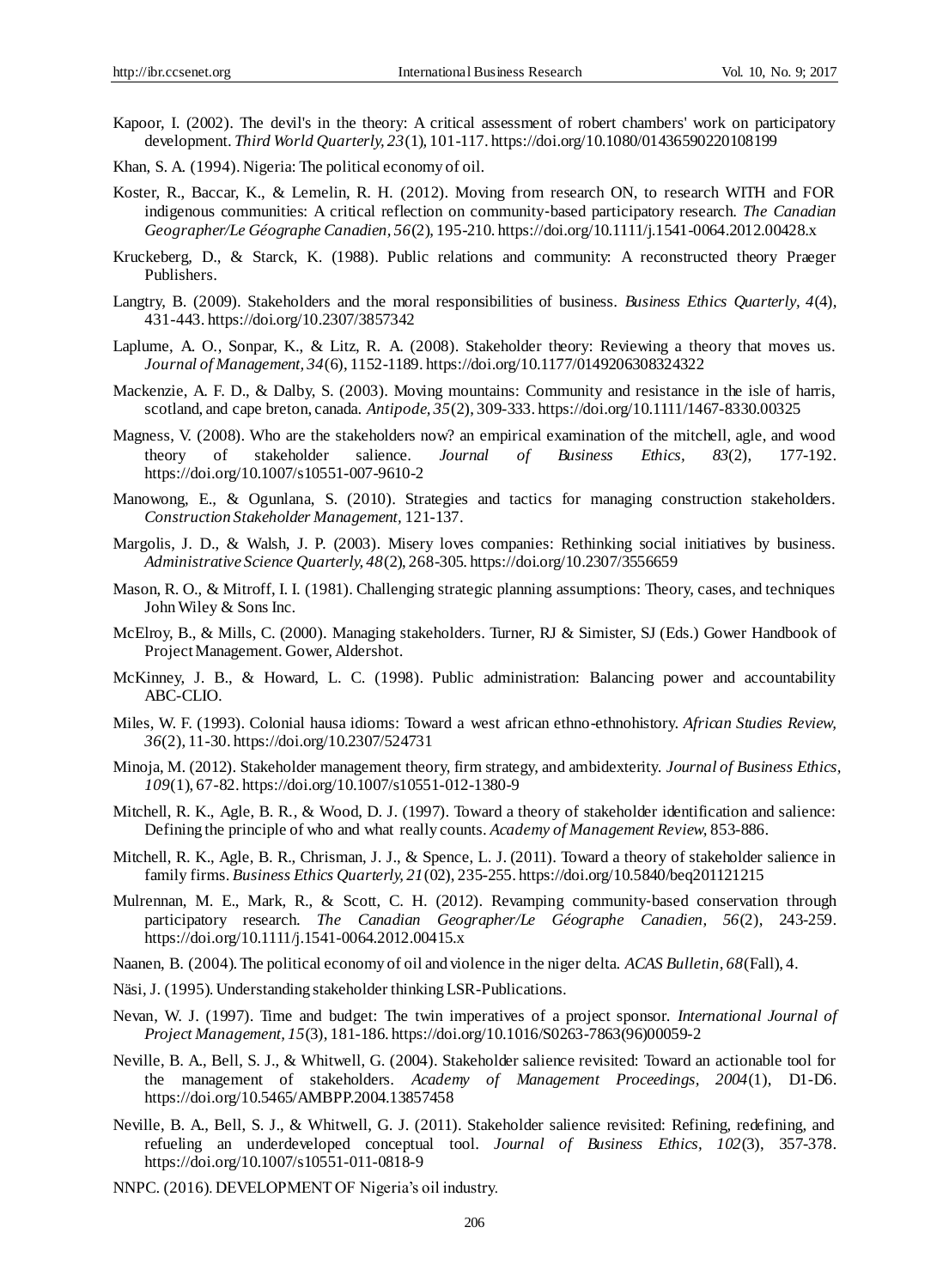[http://nnpcgroup.com/NNPCBusiness/BusinessInformation/OilGasinNigeria/DevelopmentoftheIndustry.asp](http://nnpcgroup.com/NNPCBusiness/BusinessInformation/OilGasinNigeria/DevelopmentoftheIndustry.aspx) [x](http://nnpcgroup.com/NNPCBusiness/BusinessInformation/OilGasinNigeria/DevelopmentoftheIndustry.aspx)

- Obi, C. I. (2010). Oil extraction, dispossession, resistance, and conflict in nigeria's oil-rich niger delta. Canadian *Journal of Development Studies/Revue Canadienne d'Études Du Développement, 30*(1-2), 219-236.
- Ogwo, O. E. (2016). Comparative assessment of the pre and post subsidy removal marketing performance of petroleum products marketers in nigeria. African Journal of Education, *Science and Technology, 3*(1), 116.
- Oil and Gas. (2016). Lagos officially joins the league of Oil Producing States in Nigeria. [http://www.ecofinagency.com/companies/1705-34403-lagos-officially-joins-the-league-of-oil-producing-sta](http://www.ecofinagency.com/companies/1705-34403-lagos-officially-joins-the-league-of-oil-producing-states-in-nigeria) [tes-in-nigeria](http://www.ecofinagency.com/companies/1705-34403-lagos-officially-joins-the-league-of-oil-producing-states-in-nigeria)
- Okeke-Ogbuafor, N., Gray, T., & Stead, S. M. (2016). A comparative analysis of the role of traditional and modern community-based organizations in promoting community development in ogoniland, nigeria. *Community Development Journal.* https://doi.org/10.1093/cdj/bsw018
- Okpamen, P. (Unknown). Environmental degradation in niger-delta and sustainable development in nigeria: Issues for consideration. Ishtiyaque Ahmed (India).
- Olander, S. (2007). Stakeholder impact analysis in construction project management. *Construction Management and Economics, 25*(3), 277-287. https://doi.org/10.1080/01446190600879125
- Olander, S., & Landin, A. (2005). Evaluation of stakeholder influence in the implementation of construction projects. *International Journal of Project Management, 23*(4), 321-328. https://doi.org/10.1016/j.ijproman.2005.02.002
- Olson, M. (2008). The rise and decline of nations: Economic growth, stagflation, and social rigidities Yale University Press.
- Oluduro, O., & Oluduro, O. F. (2012). Nigeria: In search of sustainable peace in the niger delta through the amnesty programme. *Journal of Sustainable Development, 5*(7), 48. https://doi.org/10.5539/jsd.v5n7p48
- Omeje, K. C. (2006). High stakes and stakeholders: Oil conflict and security in nigeria Ashgate Publishing, Ltd.
- Omofonmwan, S. I., & Odia, L. O. (2009). Oil exploitation and conflict in the niger-delta region of nigeria. *J Hum Ecol, 26*(1), 25-30.
- Opukri, C., & Ibaba, I. S. (2008). Oil induced environmental degradation and internal population displacement in the Nigeria's niger delta. *Journal of Sustainable Development in Africa, 10*(1), 173-193.
- Oriola, T. B. (2016). Criminal resistance?: The politics of kidnapping oil workers Routledge.
- Orubu, C. O., Odusola, A., & Ehwarieme, W. (2004). The nigerian oil industry: Environmental diseconomies, management strategies and the need for community involvement. *Journal of Human Ecology, 16*(3), 203-214.
- Oshwofasa, B. O., & Anuta, D. E. (2012). Environmental degredation and oil industry activities in the niger-delta region. *African Journal of Scientific Research, 9*(1).
- Osobajo, O. A., & Moore, D. (2017). The B2Com Relationship: An Empirical Study of the Measure of Relationship Quality in a Business-to-Community Relationship. *International Business Research, 10*(7), 118-147. https://doi.org/10.5539/ibr.v10n7p118
- Oyefusi, A. (2013). Micro-econometric analyses of some welfare effects of oil-availability in the niger delta region of nigeria. *Journal of Sustainable Development, 6*(12), 61. https://doi.org/10.5539/jsd.v6n12p61
- Pfeffer, J., & Pfeffer, J. (1981). Power in organizations Pitman Marshfield, MA.
- Pfeffer, J., & Salancik, G. R. (2003). The external control of organizations: A resource dependence perspective Stanford University Press.
- Phillips, R. (2003). Stakeholder theory and organizational ethics Berrett-Koehler Publishers.
- Phillips, R. A., & Reichart, J. (2000). The environment as a stakeholder? A fairness-based approach. *Journal of Business Ethics, 23*(2), 185-197. https://doi.org/10.1023/A:1006041929249
- Polonsky, M. J. (1999). The incorporation of an interactive external environment: An extended model of marketing relationships. *Journal of Strategic Marketing*, 7(1), 41-55. https://doi.org/10.1080/096525499346521
- Prell, C., Hubacek, K., Reed, M., Quinn, C., Jin, N., Holden, J., . . . Sendzimir, J. (2007). If you have a hammer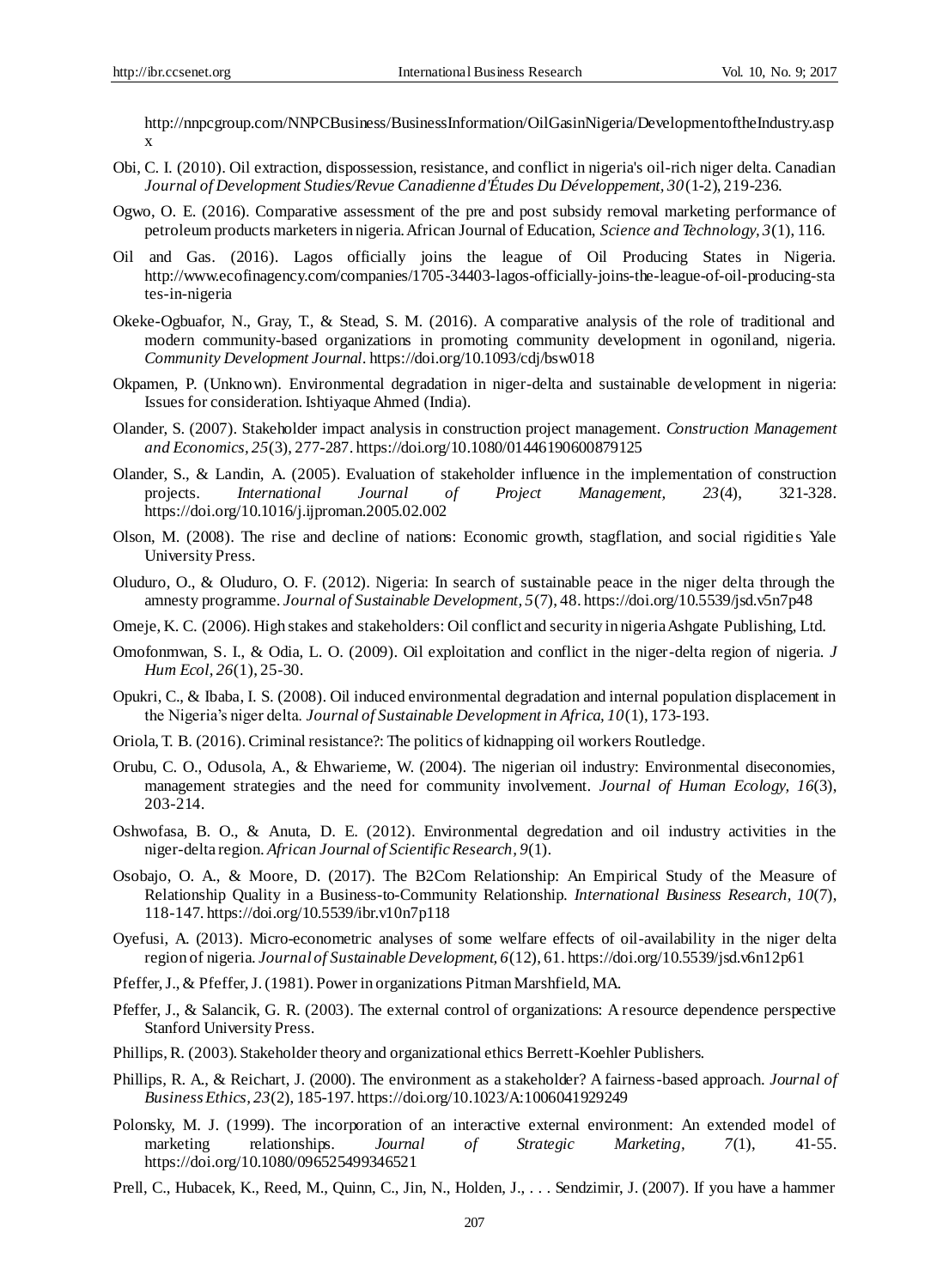everything looks like a nail: Traditional versus participatory model building. *Interdisciplinary Science Reviews, 32*(3), 263-282. https://doi.org/10.1179/030801807X211720

- Preston, L. E., & Sapienza, H. J. (1991). Stakeholder management and corporate performance. *Journal of Behavioral Economics, 19*(4), 361-375. https://doi.org/10.1016/0090-5720(90)90023-Z
- Radcliffe, E. S. (1999). Hume on the generation of motives: Why beliefs alone never motivate. *Hume Studies, 25*(1), 101-122.
- Reed, M. S., Graves, A., Dandy, N., Posthumus, H., Hubacek, K., Morris, J., . . . Stringer, L. C. (2009). Who's in and why? A typology of stakeholder analysis methods for natural resource management. *Journal of Environmental Management, 90*(5), 1933-1949. https://doi.org/10.1016/j.jenvman.2009.01.001
- Rhenman, E. (1964). Företaget som ett styrt system Ekonomiska forskningsinstitutet vid Handelshögsk. i Stockholm (EFI).
- Roberts, R. W. (1992). Determinants of corporate social responsibility disclosure: An application of stakeholder theory. *Accounting, Organizations and Society, 17*(6), 595-612. https://doi.org/10.1016/0361-3682(92)90015-K
- Robinson, A. (2005). Towards an intellectual reformation: The critique of common sense and the forgotten revolutionary project of gramscian theory. *Critical Review of International Social and Political Philosophy, 8*(4), 469-481. https://doi.org/10.1080/13698230500205045
- Robinson, S. (2014). Introduction: Community journalism midst media revolution. *Journalism Practice, 8*(2), 113-120. https://doi.org/10.1080/17512786.2013.859822
- Rowley, T. J. (1997). Moving beyond dyadic ties: A network theory of stakeholder influences. *Academy of Management Review, 22*(4), 887-910.
- Salam, M. A., & Noguchi, T. (2006). Evaluating capacity development for participatory forest management in bangladesh's sal forests based on '4Rs' stakeholder analysis. *Forest Policy and Economics, 8*(8), 785-796. https://doi.org/10.1016/j.forpol.2004.12.004
- Savage, G. T., Nix, T. W., Whitehead, C. J., & Blair, J. D. (1991). Strategies for assessing and managing organizational stakeholders*. The Executive, 5*(2), 61-75. https://doi.org/10.5465/AME.1991.4274682
- Schiller, C., Winters, M., Hanson, H. M., & Ashe, M. C. (2013). A framework for stakeholder identification in concept mapping and health research: A novel process and its application to older adult mobility and the built environment. *BMC Public Health, 13*(1), 1. https://doi.org/10.1186/1471-2458-13-428
- Silk, J. (1999). The dynamics of community, place, and identity. *Environment and Planning A, 31*(1), 5-17. https://doi.org/10.1068/a310005
- Sojinu, O. S., Wang, J., Sonibare, O., & Zeng, E. Y. (2010). Polycyclic aromatic hydrocarbons in sediments and soils from oil exploration areas of the niger delta, nigeria. *Journal of Hazardous Materials, 174*(1), 641-647. https://doi.org/10.1016/j.jhazmat.2009.09.099
- Solomon, L. (1960). The influence of some types of power relationships and game strategies upon the development of interpersonal trust. *The Journal of Abnormal and Social Psychology, 61*(2), 223. https://doi.org/10.1037/h0047571
- Soukhanov, A. H. (1984). Websters II new riverside university dictionary Houghton-Mifflin Company.
- Starik, M. (1995). Should trees have managerial standing? toward stakeholder status for non-human nature. *Journal of Business Ethics, 14*(3), 207-217. https://doi.org/10.1007/BF00881435
- Stenseke, M. (2009). Local participation in cultural landscape maintenance: Lessons from sweden. *Land use Policy, 26*(2), 214-223. https://doi.org/10.1016/j.landusepol.2008.01.005
- Sutterfield, J. S., Friday-Stroud, S. S., & Shivers-Blackwell, S. L. (2006). A case study of project and stakeholder management failures: Lessons learned. *Project Management Quarterly, 3*7(5), 26.
- Takon, N., Ali, S., Saeed, M., Hussain, J., Akinbileje, T. Y., Nwaozuzu, E. E., . . . Sitters, C. (2014). Distribution of oil revenue to niger delta of nigeria in post-2000: Is the debate how fairly the federal government has redistributed oil revenue? *International Journal of Development and Sustainability, 3*(4), 586-607.
- The new shorter oxford English dictionary. Oxford university press: uk, 1993, 455.

Thompson, J. K., Wartick, S. L., & Smith, H. L. (1991). Integrating corporate social performance and